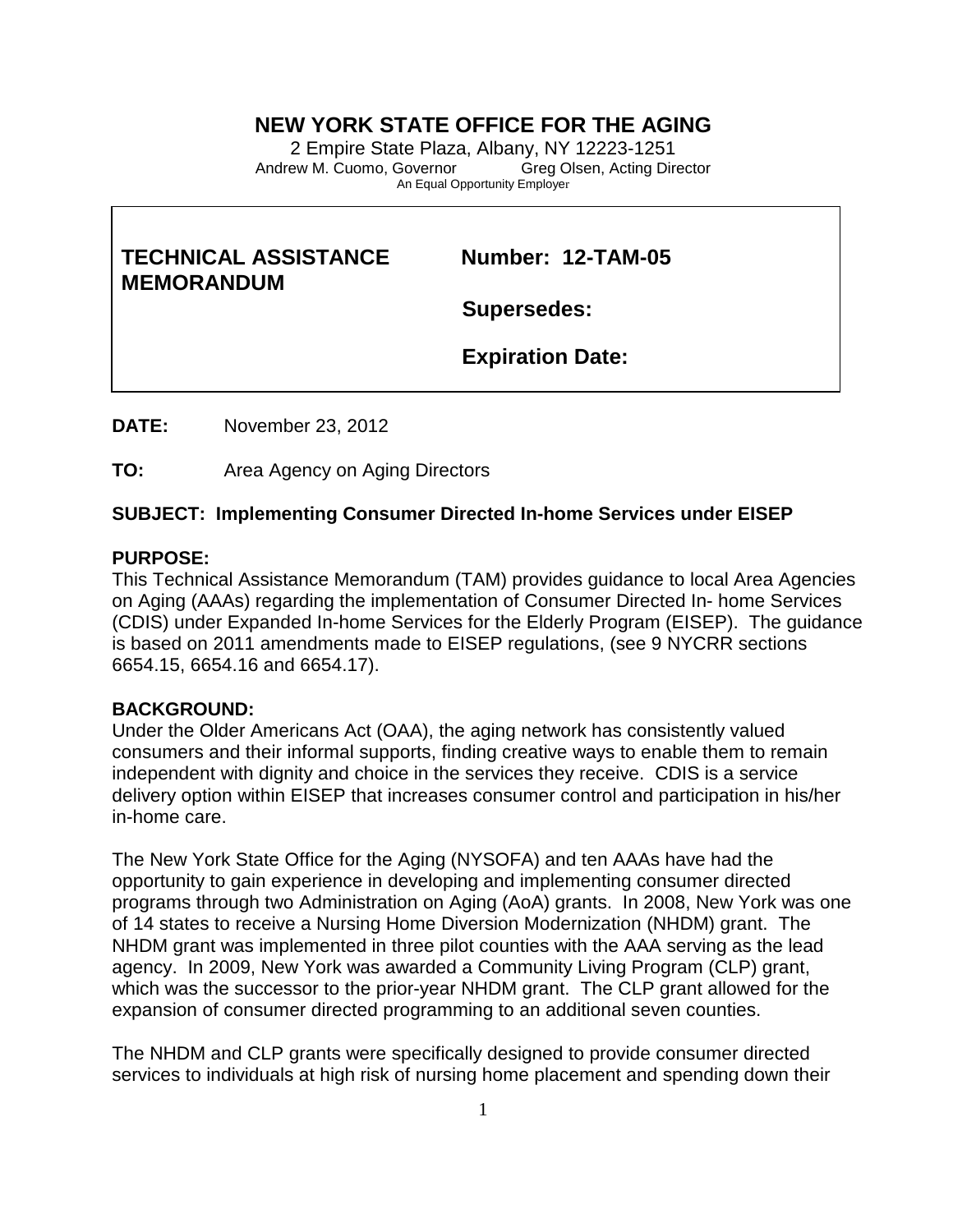income and assets to the Medicaid eligibility level. The goal of the grants was to enable the participating individuals to maintain their independence and remain in their communities.

In 2011, NYSOFA revised the EISEP regulations to allow for a consumer directed option for provision of in-home services. When implementing CDIS under EISEP, consideration needs to be given to the core component of consumer direction which involves shifting the control to the consumer, or a consumer representative, in some or all of the following: budgeting; care planning; decision making; arranging for services and staffing. The manual and enrollment forms developed through the NHDM and CLP grants have been field tested by the participating counties, modified for CDIS under EISEP and are being shared in this TAM. The manual will provide AAAs the information and resources necessary to develop, implement and administer a consumer directed option within EISEP and also includes valuable lessons learned by the NHDM and CLP grantees to further explain the process involved in the design and implementation of the consumer direction option for in-home services. The manual is broken into four modules, Program Development, Staff Training, Assessment Process, and Care Planning and Budget Development.

This TAM also consists of enrollment forms that can be used by AAAs when enrolling participants into the program. These forms include the: *Agreement to Participate in Consumer Directed In-home Services under EISEP*, *Agreement to Participate with a Consumer Representative in Consumer Directed In-home Services under EISEP*, *Consumer Rights under Consumer Directed In-home Services under EISEP*, *Backup Plan and Emergency Contact Information for Consumer Directed In-home Services under EISEP*, *Goals and Options Work Sheet for Consumer Directed EISEP In-home Services*, and *Goals and Needs: Summary for Care Plan under Consumer Directed In-home Services under EISEP.* AAAs can elect to use these forms which meet the legal requirements of the current EISEP regulations and also incorporate the suggestions made by pilot AAAs based on field testing. If, in the event that AAAs develop and administer new forms, they must ensure that those forms meet all requirements found in the current EISEP regulations.

#### **Enclosures**

- Module 1: Program Development
- Module 2: Staff Training
- Module 3: Assessment Process
- Module 4: Care Planning and Budget Development
- Attachment 1: Agreement to Participate in CDIS under EISEP
- Attachment 2: Agreement to Participate with a Consumer Representative in CDIS under EISEP
- Attachment 3: Backup Plan and Emergency Contact Information for CDIS under EISEP
- Attachment 4: Goals and Options Work Sheet for CDIS under EISEP

Attachment 5: Individual Consumer Directed Care Plan and Budget for CDIS under EISEP

Attachment 6: Consumer Rights for CDIS under EISEP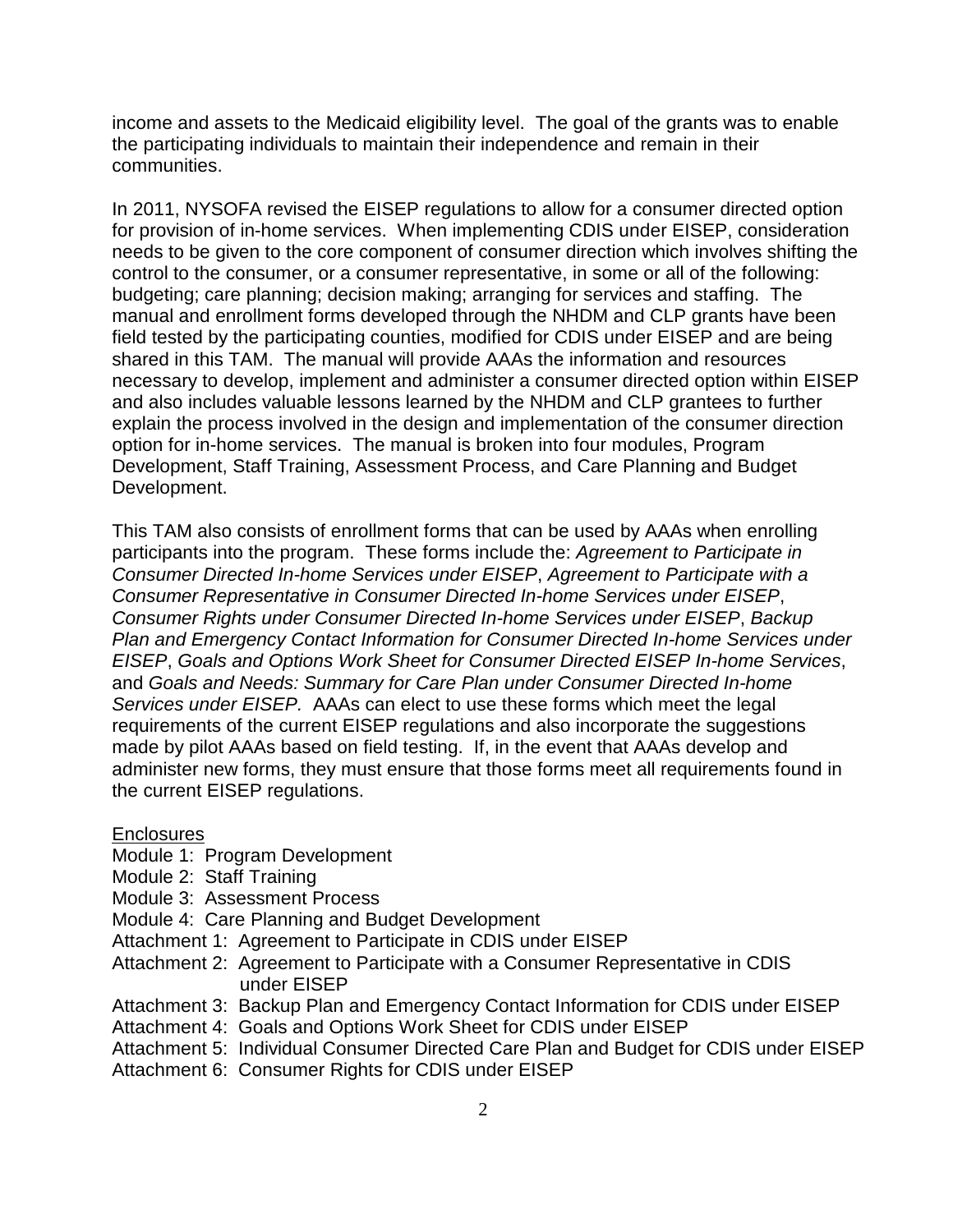| <b>CONTACT PERSON: Michael Gunn</b> |                    |                    | TELEPHONE: (518) 474-6139 |               |
|-------------------------------------|--------------------|--------------------|---------------------------|---------------|
| $\Box$ Other:                       |                    |                    |                           |               |
| $\boxtimes$ EISEP                   | $\Box$ NSIP        | $\Box$ Title V     | $\Box$ HIICAP             | $\Box$ LTCOP  |
| $\Box$ Title III-D                  | $\Box$ Title III-E | $\Box$ CSE         | □ SNAP                    | $\Box$ Energy |
| <b>PROGRAMS AFFECTED:</b>           |                    | $\Box$ Title III-B | Title III-C-1             | Title III-C-2 |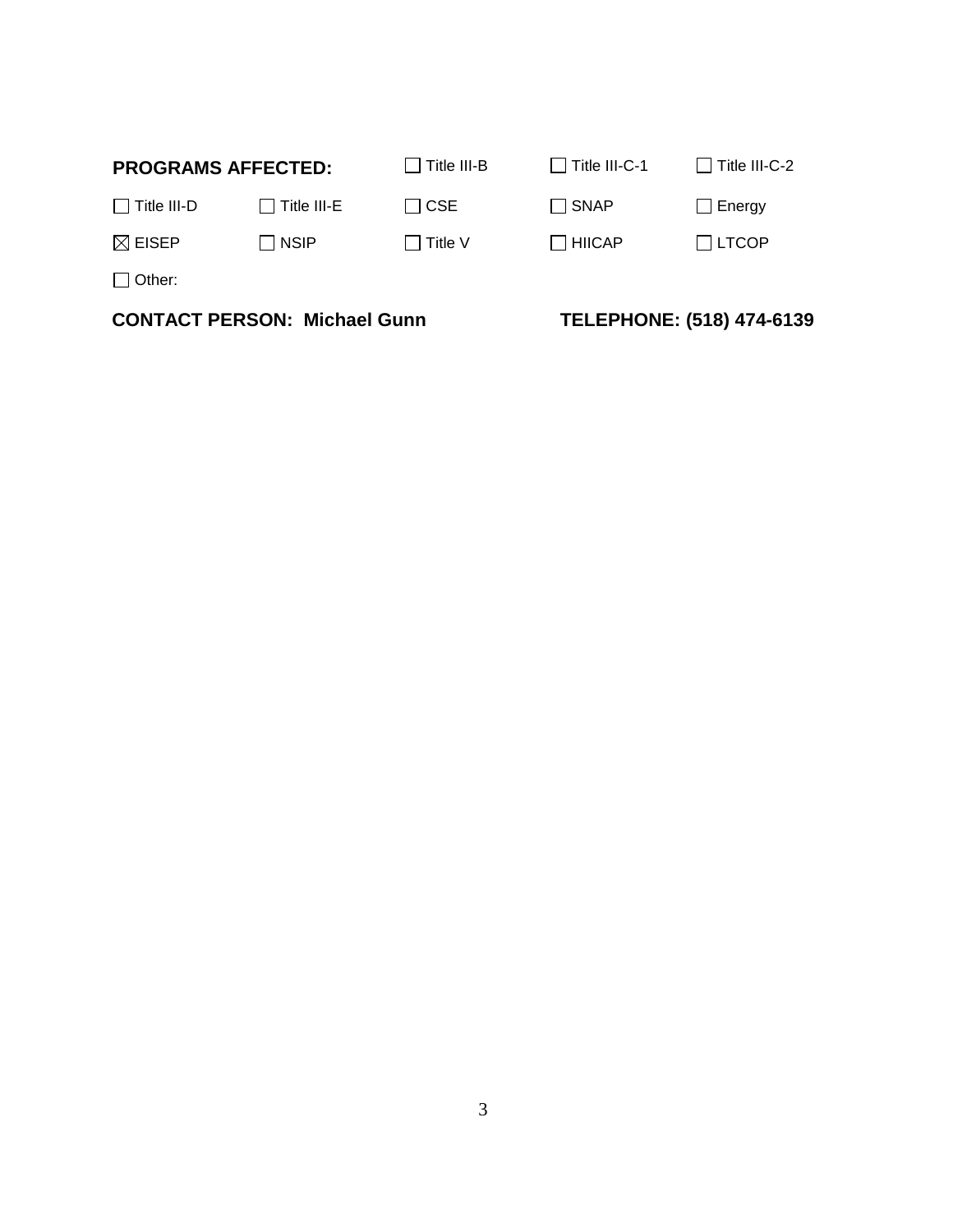# **Module 1: Program Development**

As with any new service, there is an initial time commitment required when planning, developing and implementing CDIS under EISEP. This requires strategic planning which necessitates focus, resources and staff commitment. Two of the main steps involved in establishing CDIS under EISEP are engaging key stakeholders to obtain the necessary local support and developing the required infrastructure, which (for CDIS under EISEP), means contracting with a Financial Management Services (FMS) agency. The remainder of this module further explains each of these steps.

**Step 1: Engaging Key Stakeholders:** The agency must engage, educate, and gain investment of its advisory committee, its oversight committee (elected officials) and other stakeholders.

Educating and gaining the investment of your advisory committee on consumer directed care will be very important. The AAA advisory committee can ease the way to a AAA's Board (elected officials or non-profit boards) making a determination to proceed. Further, the AAA advisory committee can act as public ambassadors for consumer directed care.

Engaging and informing those who have fiscal oversight of the AAA is critical. Certain things are different for consumer directed care. Board approval will be necessary to contract with an FMS provider. Educating and gaining the investment of your elected officials (and the non-profit Board of Directors) at the earliest point after you have made the commitment to include consumer direction in your agency's set of services will be very important as you proceed.

Service providers are also an important group to engage as it is reasonable to anticipate some concern or reluctance towards the implementation of CDIS on the part of traditional home care providers. Therefore, after making the commitment, but before implementation, it is a sound strategy to engage with home care providers on consumer directed care. Consider doing so in venues where there are others present, such as the AAA's NY Connects Long Term Care Council or a human services provider coalition. Inviting discussion of concerns, soliciting input and educating community providers of long term services and supports (LTSS) is important in diminishing provider resistance and setting the scene for the providers' active participation as the program is implemented.

**Step 2: Forming a Partnership with a Fiscal Management Services Agency (FMS):** Once your agency has received approval to move forward, steps will have to be taken to develop a partnership with an FMS. Under traditional EISEP, most AAA's are often responsible for the payment of services directly. In consumer directed care, the consumer, (or their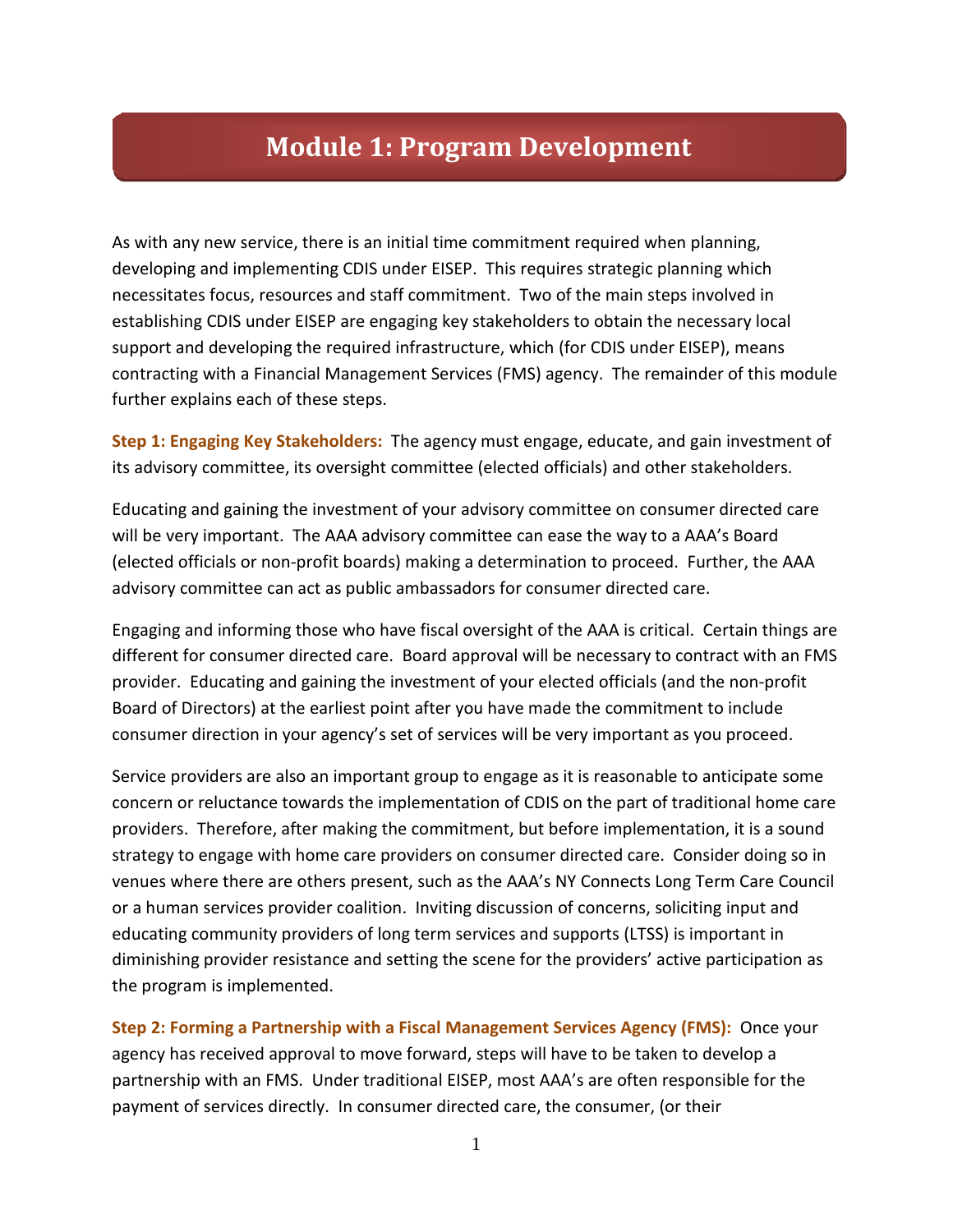representative) often authorizes payment for services rendered. With direct control over payments comes the responsibility of managing employee benefits, something that is best handled by professionals trained in the intricacies of the rules and regulations governing employee benefits. Therefore the AAA leadership must find an entity that will serve as an FMS.

When developing your partner agreement with an FMS, you will need to decide what actions, beyond the mandatory responsibilities, (if any) you want them to perform. While they must provide the mandatory responsibilities, they may or may not be inclined to perform other actions. Contracting with a FMS can be a lengthy and complex undertaking. Therefore, it is important to start the process very early following the decision to provide consumer directed care. Boards, be they governmental or not for profit, need to understand the role of the FMS and why contracting with a provider of this service is essential well before they are asked to approve a FMS contract.

In larger communities there may be multiple FMS providers, smaller communities may only have one and, in some cases there may not be any FMS providers established in your county. If the latter scenario is your situation, you would look to contiguous counties for possible FMS providers. For AAAs that will undergo a bidding process to acquire a FMS provider or who will require a sole source designation from the governing authority, it will be important to build this activity into your implementation time line.

**Role of the FMS:** The FMS will perform many functions to support the consumer (and/or consumer representative), all of which will be detailed in a contract with the AAA. These may include:

- Managing the screening of potential in-home services workers (which may include both health screening and background checks);
- Orienting the consumer (and/or consumer representative) and hired in-home services workers in areas such as submitting timesheets, disaster preparedness, safety, etc;
- Maintaining liability insurance, making payments for workers' compensation and taxes related to the employment of in-home services workers, managing fringe benefits (e.g., health insurance, sick leave), and issuing paychecks to the in-home services worker chosen by the consumer (and/or consumer representative);
- Maintaining a file on each consumer that includes certification of all required documents;
- Training for the consumer (and/or the consumer representative) and/or the in-home services worker if requested by the consumer (and/or consumer representative) as identified or detailed as part of the contract with the AAA; and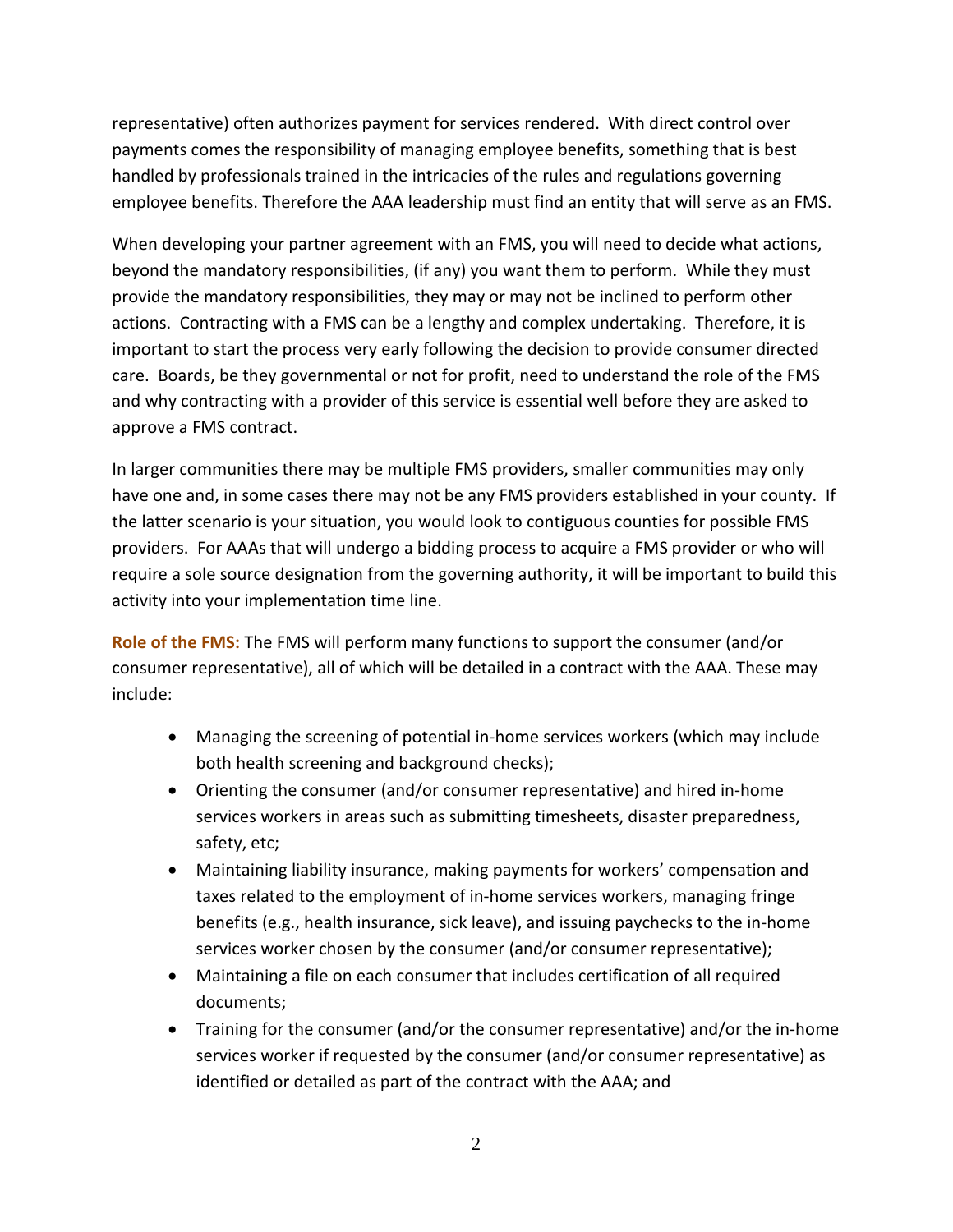• Providing monthly expenditure reports under the consumer's approved care plan and individual budget to the AAA, the consumer (and/or consumer representative) and case manager/care coordinator. The FMS is also responsible for adjusting the report if services are underutilized in any months. Additionally, the FMS must adhere to all other reporting requirements, including audits or quality assurance performance measures, which are detailed under their contract with the AAA.

Depending on the contract with the AAA, the FMS may have other responsibilities and/or be required to perform other activities. For example:

- Paying for other services authorized under the care plan and budget;
- Collecting cost share payments from the consumer (and/or consumer representative);
- Completing reports related to services to AAAs, case managers/care coordinators, and consumers (and/or consumer representatives).

In CDIS under EISEP, the FMS will offer services under "an agency with choice" financial management services model. The FMS will be the "employer of record" and handle the payroll functions and all the necessary paperwork related to in-home services workers. They may also provide additional supportive services to the consumer (and/or consumer representative), such as providing emergency back-up staff and referrals. If in-home services are to be self-directed, the consumer (and/or consumer representative) will be the "managing employer" and recruit, interview, select, hire, train, schedule, supervise and if he/she decides to, end the employment of in-home services workers.

**Involvement of the FMS in Employment of In-home Services Workers:** The FMS will provide case managers/care coordinators and consumers (and/or consumer representatives) with written information that describes and clarifies all of the following:

- The process for hiring an in-home services worker;
- The relationship between the consumer (and/or consumer representative) and the FMS, with the consumer (and/or consumer representative) as the managing employer and the FMS as the employer of record;
- The support and assistance a consumer may expect from the FMS;
- How much and when in-home services workers will be paid;
- What, if any, benefits the in-home services worker is eligible for;
- What training and orientation will be provided by the FMS to the consumer (and/or consumer representative) and/or the in-home services worker and what training is the responsibility of the consumer (and/or consumer representative);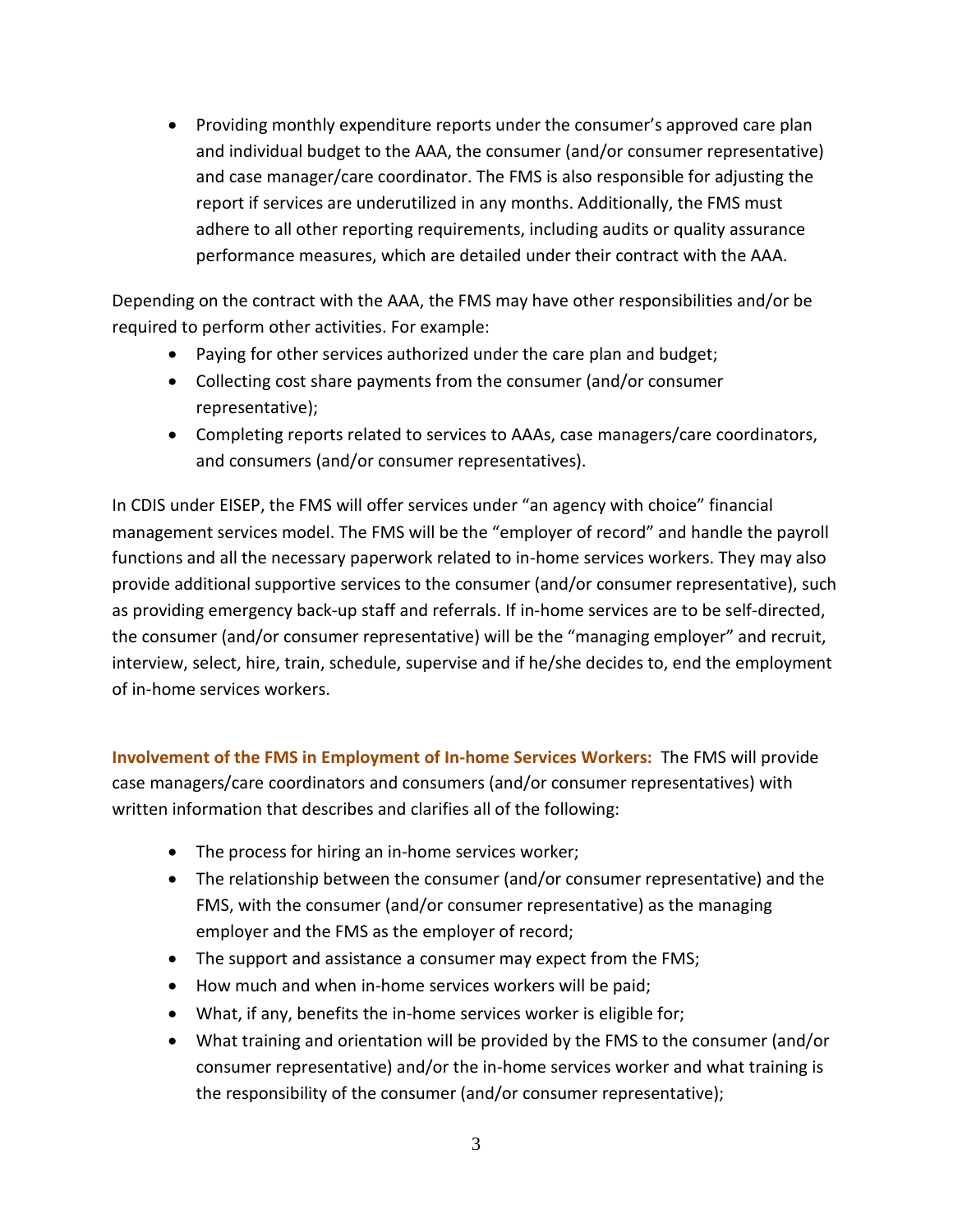- What paperwork a consumer (and/or consumer representative) must submit (such as timesheets) to the FMS so that an in-home services worker may be paid;
- Procedures for resolving consumer (and/or consumer representative) concerns; and
- Removal of an in-home services worker whom a consumer (and/or consumer representative) no longer wishes to employ.

When a consumer (and/or consumer representative) selects a potential in-home services worker, he/she will call the FMS to inform them of his/her selection of the hired in-home services worker. The potential in-home services worker will also be directed by the consumer (and/or consumer representative) to contact the FMS to begin employment processes, such as health screenings that meet NYS Department of Health (DOH) criteria, and any background checks if required by the FMS or the consumer (and/or consumer representative) or the AAA.

A representative of the FMS may also be in contact with the consumer (and/or consumer representative) to explain:

- Employment policies and procedures; and
- The responsibilities of the consumer (and/or consumer representative) in hiring, training, scheduling, supervising and if necessary, ending employment of in-home services workers.

The discussion between the FMS and the consumer (and/or consumer representative) will include procedures for time sheet completion and sign-off. The discussion will also address how the consumer (and/or consumer representative) should handle certain situations, such as when the in-home services worker does not report to work, concerns about job performance of an in-home services worker, or when there are situations where a worker completes more hours than were authorized under the care plan and budget.

**Role of the FMS in the In-home Services Worker Backup Plan:** Although the development of an in-home services worker backup plan is generally the responsibility of the consumer (and/or consumer representative), the FMS can play a role in its development as well. In most cases the backup workers will be from the consumer's informal supports. However, the FMS can assist the consumer (and/or consumer representative) in finding individuals to serve as a substitute in-home services worker. If the consumer (and/or consumer representative) chooses, the backup plan can include these additional resources available through the FMS, particularly in the event that the primary backup worker for the consumer is unavailable.

**Elements of a Contract with FMS:** The contract between the FMS and AAA will outline the scope of work of the FMS, detailing the tasks of the FMS, as well as standards and requirements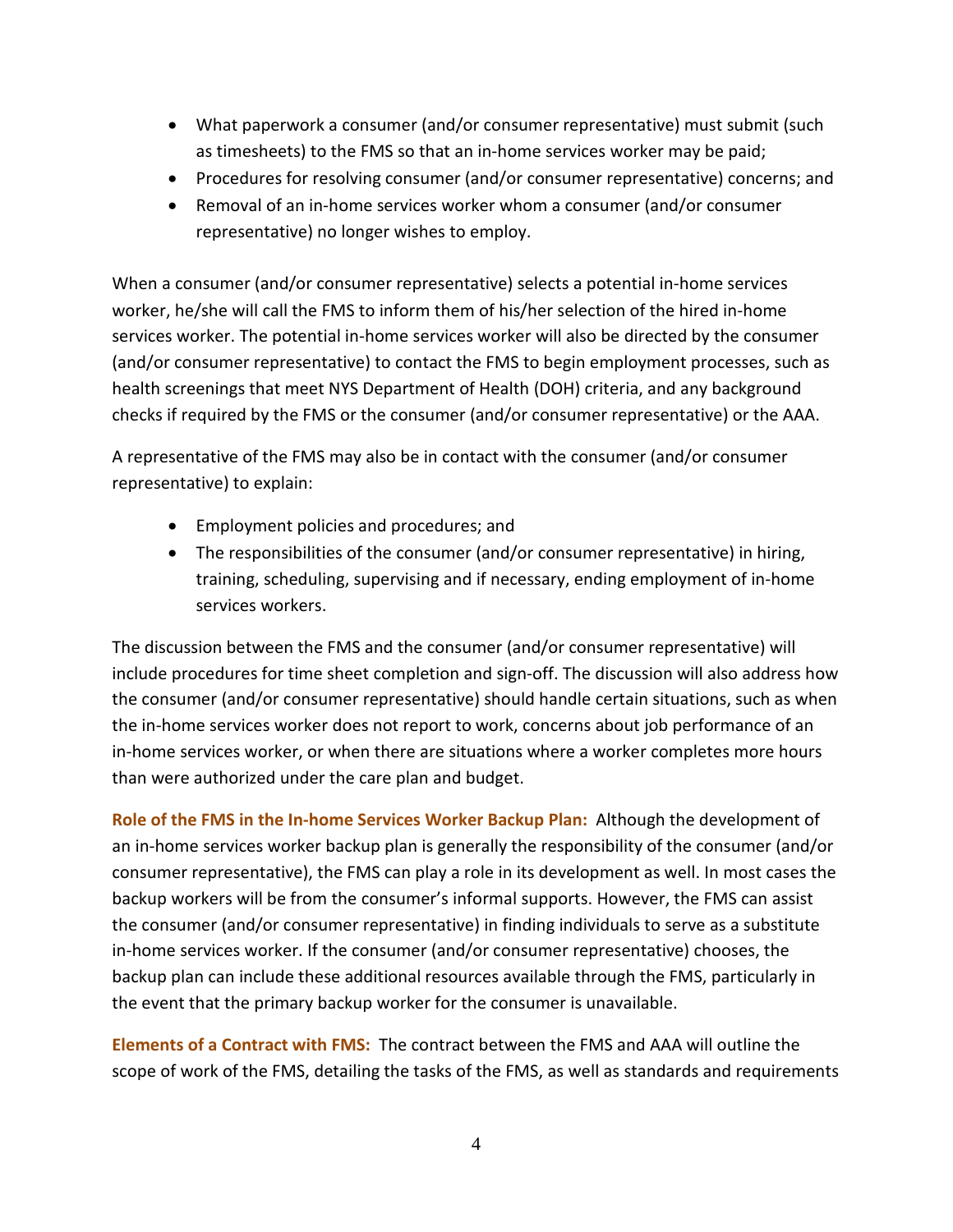they must meet. Recommended elements for a contract between AAA and FMS include the following:

- Standard county requirements for fiscal reporting and audits;
- Standard billing and related documentation requirements;
- Other standard county contract requirements;
- Format for monthly expenditure reports to be sent by the FMS to the AAA, case manager/care coordinator, and consumer (and/or consumer representative);
- How the AAA, case manager/care coordinator, and consumer (and/or consumer representative) will be notified by the FMS when hours worked by an in-home services worker(s) exceed the amount that is budgeted under the care plan and budget, and steps to be taken and by whom (the FMS, the AAA, the case manager/care coordinator, the consumer {and/or consumer representative}) to adjust the hours;
- Specification of who will calculate (AAA) and who will collect (FMS or AAA) costshare amounts from consumer (and/or consumer representative) and at what time intervals;
- Steps to be taken and by whom (the FMS, the AAA, the case manager/care coordinator, the consumer {and/or consumer representative }) when cost share payments are not made;
- Expectation that the FMS will be the "employer of record" for any in-home services worker hired through CDIS under EISEP and will be responsible for:
	- o Payment within a timeframe specified in the contract of in-home services workers based upon timesheets received by the FMS;
	- o Payment within a timeframe specified in the contract of employer taxes, social security, unemployment, workers' compensation and liability insurance;
	- o Management of all new employee health screenings and background checks. The screening and background checks should be specified in the contract and the contract should indicate which related costs are included in the administrative portion of the rate paid and which are the responsibility of the in-home services worker);
	- o Orientation of the consumer (and/or consumer representative) to what services and supports including in-home services worker training they may receive from the FMS. A fact sheet explaining this orientation should be provided to the AAA, case manager/care coordinator, and consumer (and/or consumer representative) and included in the consumer file and as part of the contract as an appendix;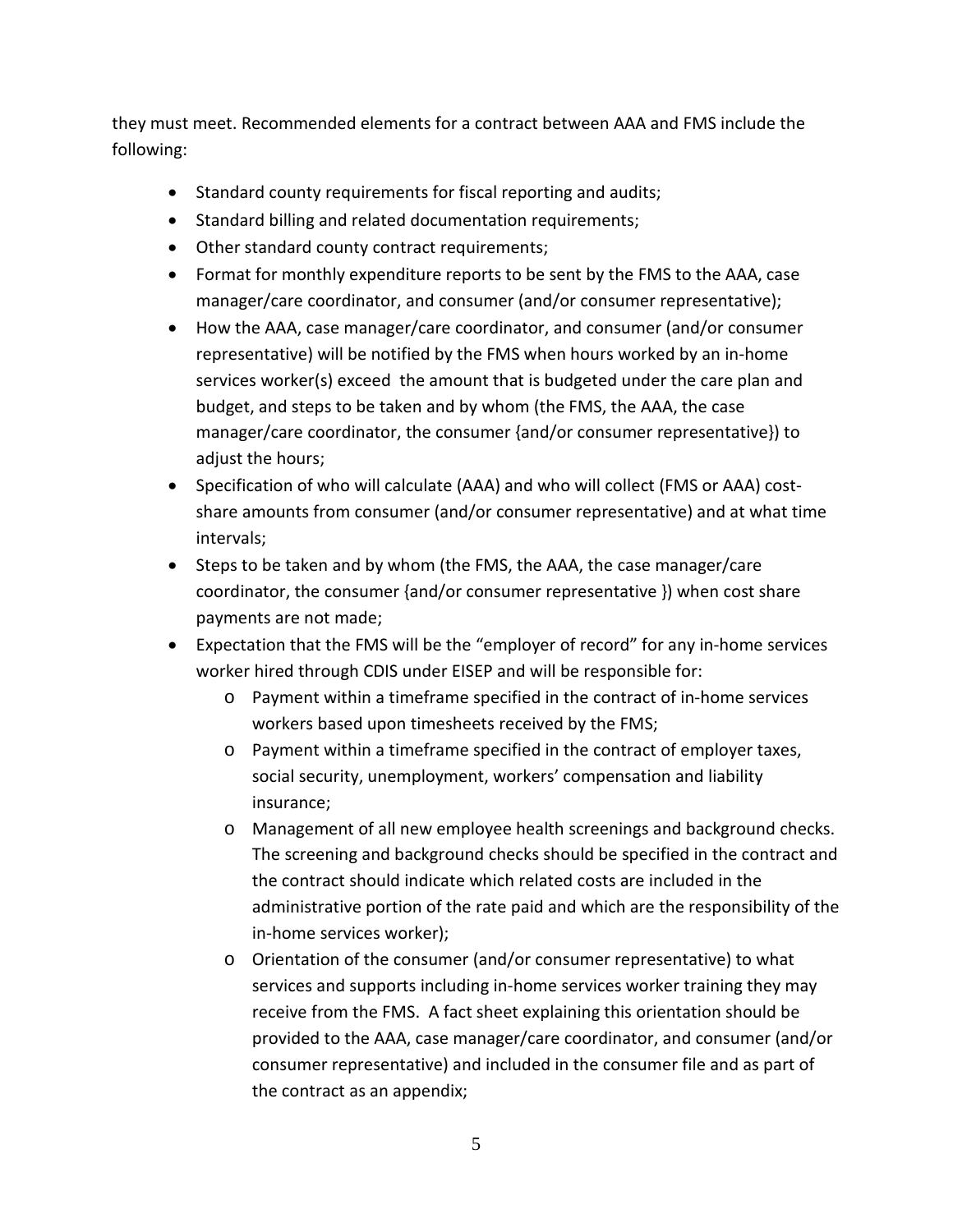- o Notification each month to the AAA and case manager/care coordinator of any complaints, grievances or concerns received from the consumer (and/or consumer representative) or the in-home services worker;
- o Provision of a status update on any outstanding complaint/grievance consistent with the FMS written grievance policy (a copy of which should be provided to the AAA, case manager/care coordinator, and consumer {and/or consumer representative} and in-home services worker); and
- o Notification in writing to the consumer (and/or consumer representative) and the case manager/care coordinator of what paperwork such as timesheets should be submitted by the consumer (and/or consumer representative) and when.
- Procedures and policies for adjusting the budget provided for each individual care plan;
- Procedures for changing or ending the contract between the AAA and the FMS; and
- The duration and cost of the contract.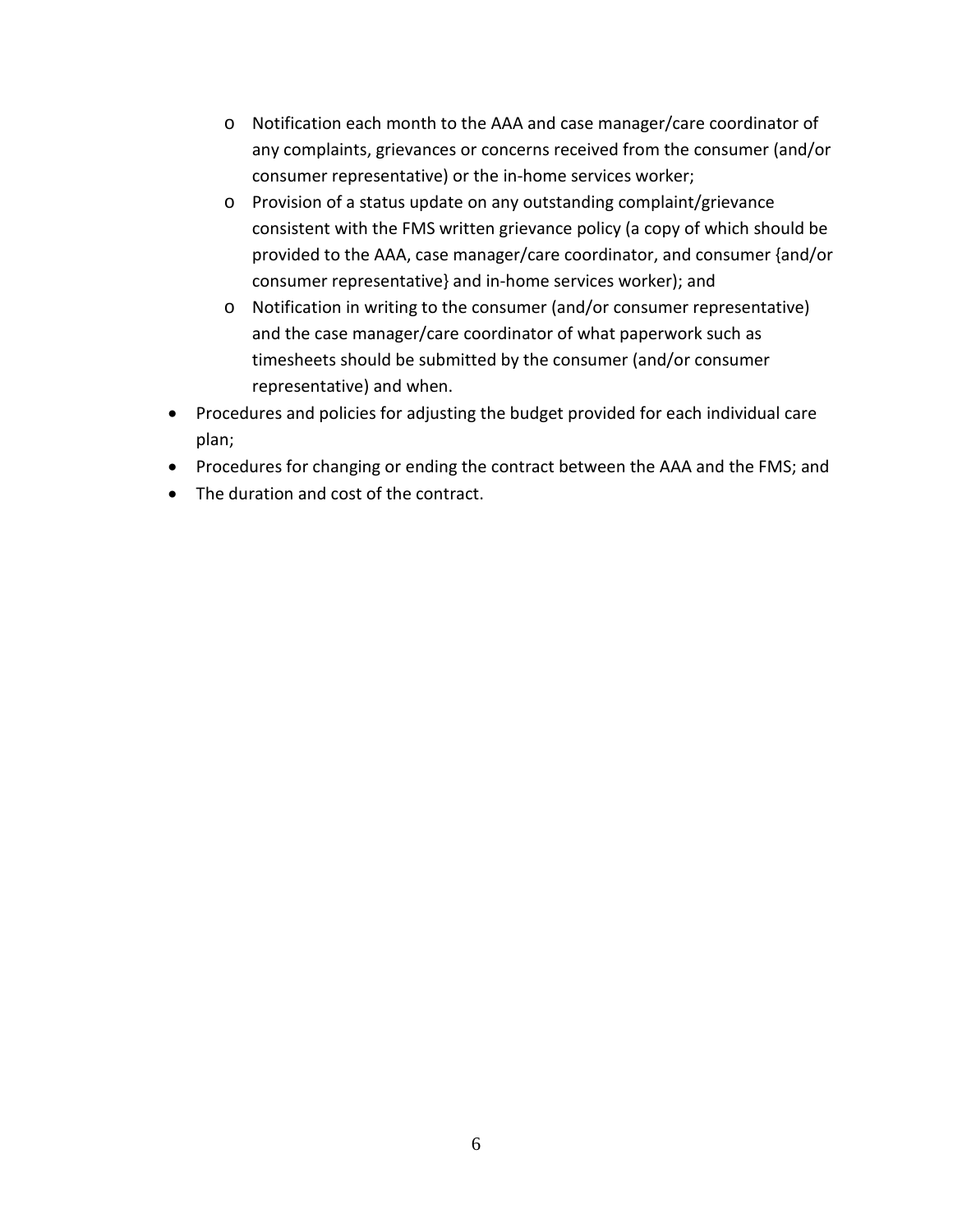# **Module 2: Staff Training**

At this point, your AAA has obtained the necessary support to proceed with CDIS under EISEP and has been successful in developing the infrastructure required to allow for an FMS agency to work as an intermediary between the consumer(and/or consumer representative), the in-home service workers and the AAA. This next section can be used to help AAAs equip their staff with the information and skills needed to manage consumer directed services.

It may be difficult to envision how consumer directed care is different from how services are currently being provided. Hasn't the aging network always provided compassionate support for frail older adults and their families? Hasn't the aging network always honored the wishes of the consumer in care planning? The answer is a clear yes. However, consumer directed care is different from existing practice. In some instances, moving to a consumer directed model may bring an element of resistance. This is particularly true for the case manager/care coordinator who has been doing their very best on behalf of older adults and their families. It can be expected that resistance will decrease as staff grow to understand the positive outcomes associated with this approach and have received training on the provision of consumer directed care.

**Training Agency Staff:** Just as it is important for the AAA leadership to grasp the value and importance of offering consumer directed care, so too is it essential for those who assist others in obtaining and managing LTSS within the AAA.

Substantive training on all the aspects of consumer directed care for those who will engage in the implementation and operation of the consumer directed care initiative is essential. Therefore, all case managers/care coordinators should complete the on-line Consumer Directed Training that has proven helpful for NHDM and CLP grantees. It provides an overview of consumer direction and helps the case manager/care coordinator better understand this new approach to service delivery. Further, establishing a mentoring relationship with one or more AAAs that have fully implemented and operated consumer directed is highly recommended.

Experiences of the NHDM and CLP grantees:

- Training takes time. Make and take the time to do it well.
- Ongoing training is necessary.
- Train the intake staff. They need to be knowledgeable about this service option.
- Consider cross training with Local Department of Social Services (LDSS) and EISEP staff.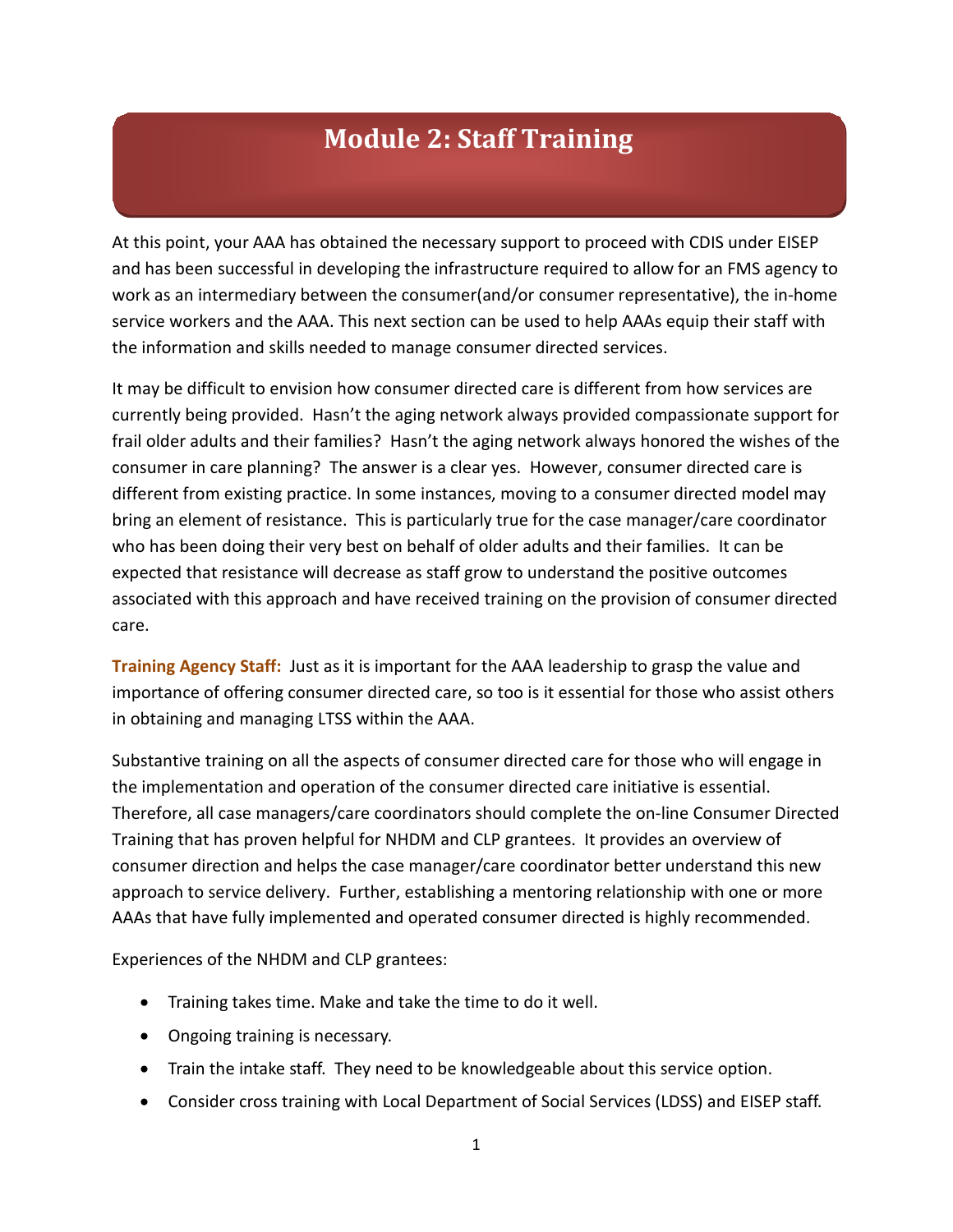# **Module 3: Assessment Process**

The following section describes the assessment process as it relates to CDIS under EISEP. Counties may approach assessments in a variety of ways. The case manager/care coordinator may complete the entire assessment, or some/all elements may be completed by NY Connects staff or other AAA or subcontracted staff. Even if other staff has the primary responsibility for completing the assessment, it is highly recommended that the case manager/care coordinator be involved in the assessment of potentially eligible individuals. This process provides the case manager/care coordinator the opportunity to explain the program and determine interest in participating. It also begins the process of developing a relationship with the consumer for future work together, e.g., development of the care plan and budget.

The steps involved in the completion of assessment include:

- 1. Confirmation of financial eligibility;
- 2. Completion of the COMPASS or COMPASS like Assessment containing the NYSOFA required Minimum Data Set;
- 3. Readiness to participate in consumer-directed care;
- 4. Determination of ability to self direct (including, when appropriate, the use of a consumer representative); and
- 5. Confirmation of Agreement for Participation.

**Confirmation of Financial Eligibility:** Follow financial eligibility guidelines for EISEP.

Note: At the time of the initial assessment, not all of the financial information collected on the EISEP Financial Information form is completed – the cost share calculation and cost share agreements will be completed when the care plan and budget are developed (There is more information on the care plan and budget, as well as, cost share in Module 4 of this manual.)

Finally, regardless of financial eligibility for CDIS under EISEP, assessors will continue with the assessment process as individuals may be eligible and interested in other AAA programs.

#### **Confirmation of Functional and Cognitive Eligibility through COMPASS or COMPASS-like**

**Assessment:** When assessing individuals for community based LTSS, AAA staff complete an assessment such as the COMPASS, or its equivalent, that meets the Minimum Data Set required by the NYSOFA. This is a comprehensive assessment document to determine eligibility, identify needs and guide the choice of services in the traditional service delivery system. For CDIS under EISEP it helps provide additional information on the health, mental, cognitive and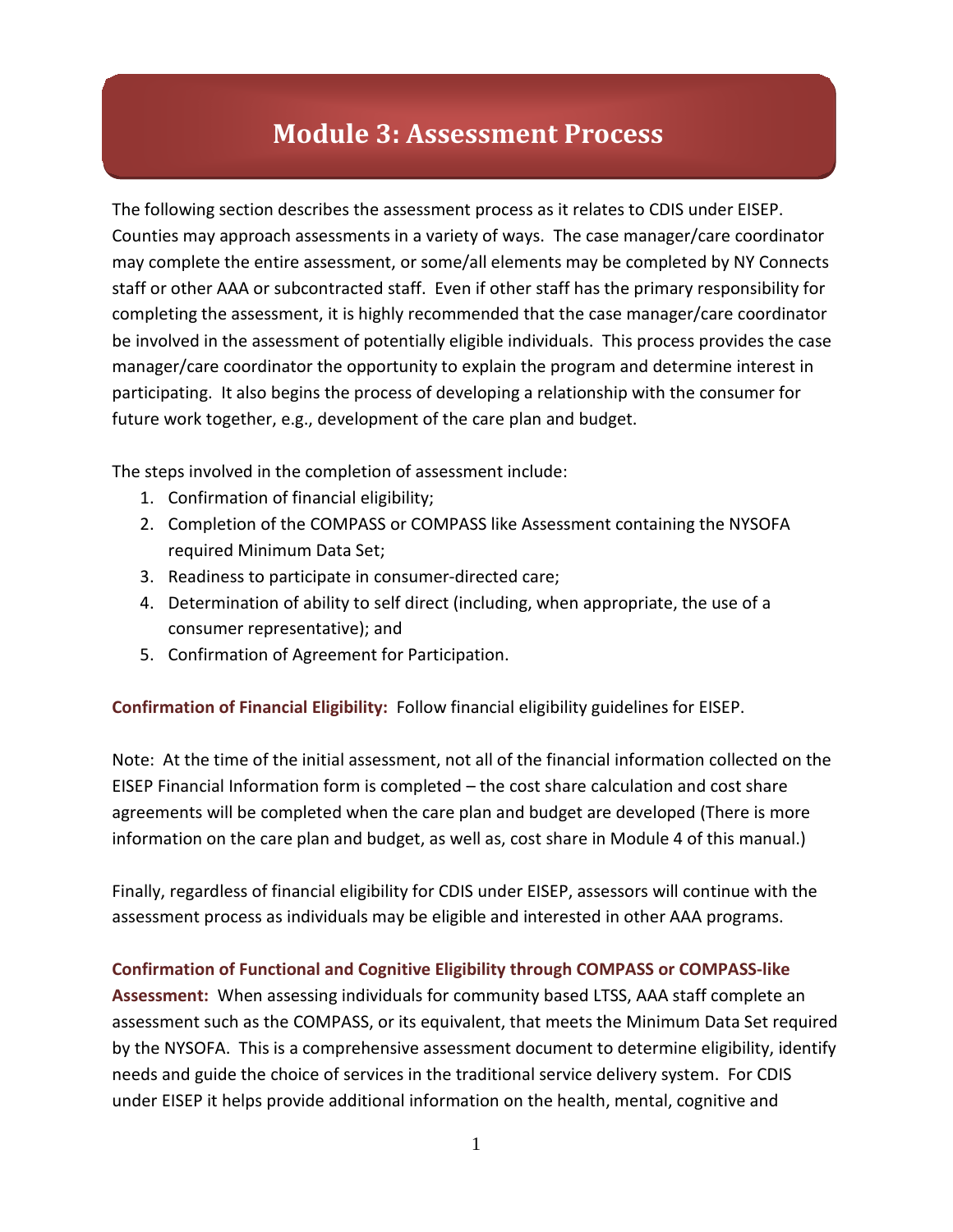functional needs of the consumer and also gathers information on the formal and informal support already available to the consumer. Specifically, data is gathered on all of the following:

- Demographics
- Formal supports
- ADLs
- Assistive equipment
- IADLs
- Housing/Home safety
- Cognitive and Behavioral Issues
- Need for Mental Health & Emotional Supports
- Health Status and Diagnoses
- Medications
- Nutrition & Nutrition Risk
- Informal Supports
- Income

The information gathered in the COMPASS helps provide information on:

- A broader picture of the health, functioning and cognitive issues,
- Available informal supports,
- Potential individuals who may serve as a consumer representative if one is needed, and
- Needs and supports (or lack of supports).

The consumer's wishes, needs, priorities and preferences will be emphasized during care planning, and information from the COMPASS also will be used by the case manager/care coordinator in the discussions during the care planning process.

In addition to the COMPASS or COMPASS-like assessment tools, other assessment instruments, such as self-assessment tools used in some counties, also may be completed.

**Readiness to Participate in Self Directed Care:** The CDIS under EISEP offers consumers a different approach to services, particularly an opportunity to exercise greater control over the services they will access. Some individuals may be reluctant to explore the consumer-directed approach. Some consumers may feel that their level of need is such that they would prefer that "someone else," such as a traditional case manager, be the decision-maker. Others may feel overwhelmed by the information they need to grasp in order to participate. Additionally, they may be concerned about how long it may take before they actually receive services. However, there will be some who will recognize and welcome an opportunity to exercise more control,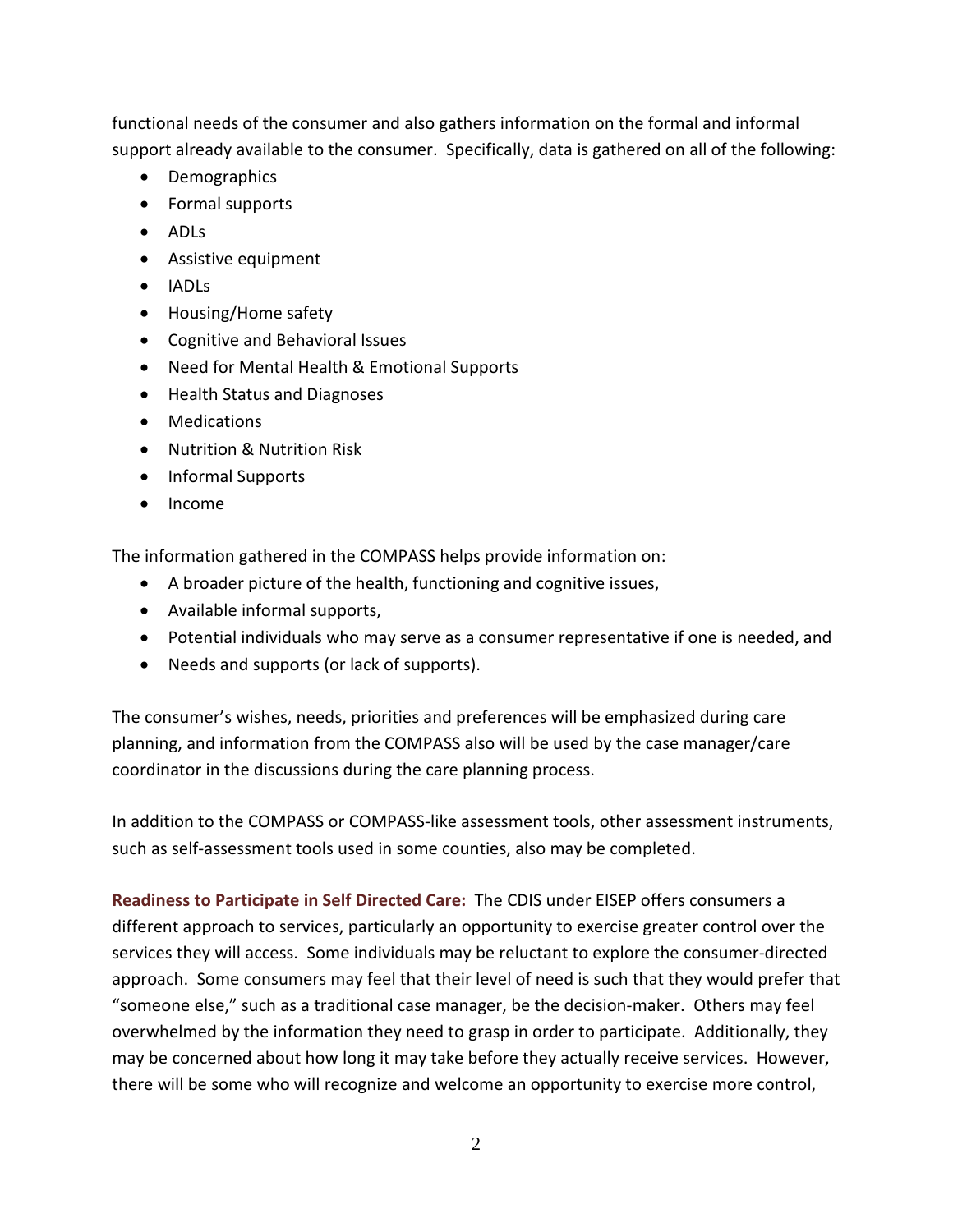have more choices, and get the services that they think they really need and want. The readiness and willingness to participate will be greatly influenced by**:**

- How well information about the CDIS under EISEP is presented,
- Whether consumers see an opportunity to receive services that better meet his/her needs and wants,
- If consumers feel they understand both the responsibilities and supports available to them, and
- A belief that the services being offered will contribute to his/her quality of life, well being, and ability to stay in his/her home and community.

The CDIS under EISEP Questions and Answers document is available to help answer these questions and to present information clearly. It is important to review:

- How the program will work,
- Why the consumer is eligible,
- The different relationship a consumer will have with in-home services workers in CDIS under EISEP,
- The responsibilities of the consumer in CDIS under EISEP,
- What is a consumer representative and who can be one,
- What supports will be provided by the case manager/care coordinator,
- What a FMS is and how FMS staff can help the consumer (and/or consumer representative),
- The importance and significance of the care planning and budget development process,
- How the care plan and budget will be monitored, and
- What happens if a consumer changes his/her mind about participation in CDIS under EISEP.

With consumer directed programs, it is important to remember that some consumers will be ready to begin; others will want to think about the program and should be given time to do so; still others will want to appoint or consider appointing a consumer representative (again this may take a few days to finalize and arrange) and others may say no.

**Self Directing or Appointing a Consumer Representative:** A consumer will be considered capable of self directing if the person is able to participate in decisions about his/her own care. Case managers/care coordinators may make this judgment based on past experience with this individual or the person's ability during an interview to state their needs and preferences regarding care, and their stated interest in being involved in the program. They must also be willing to: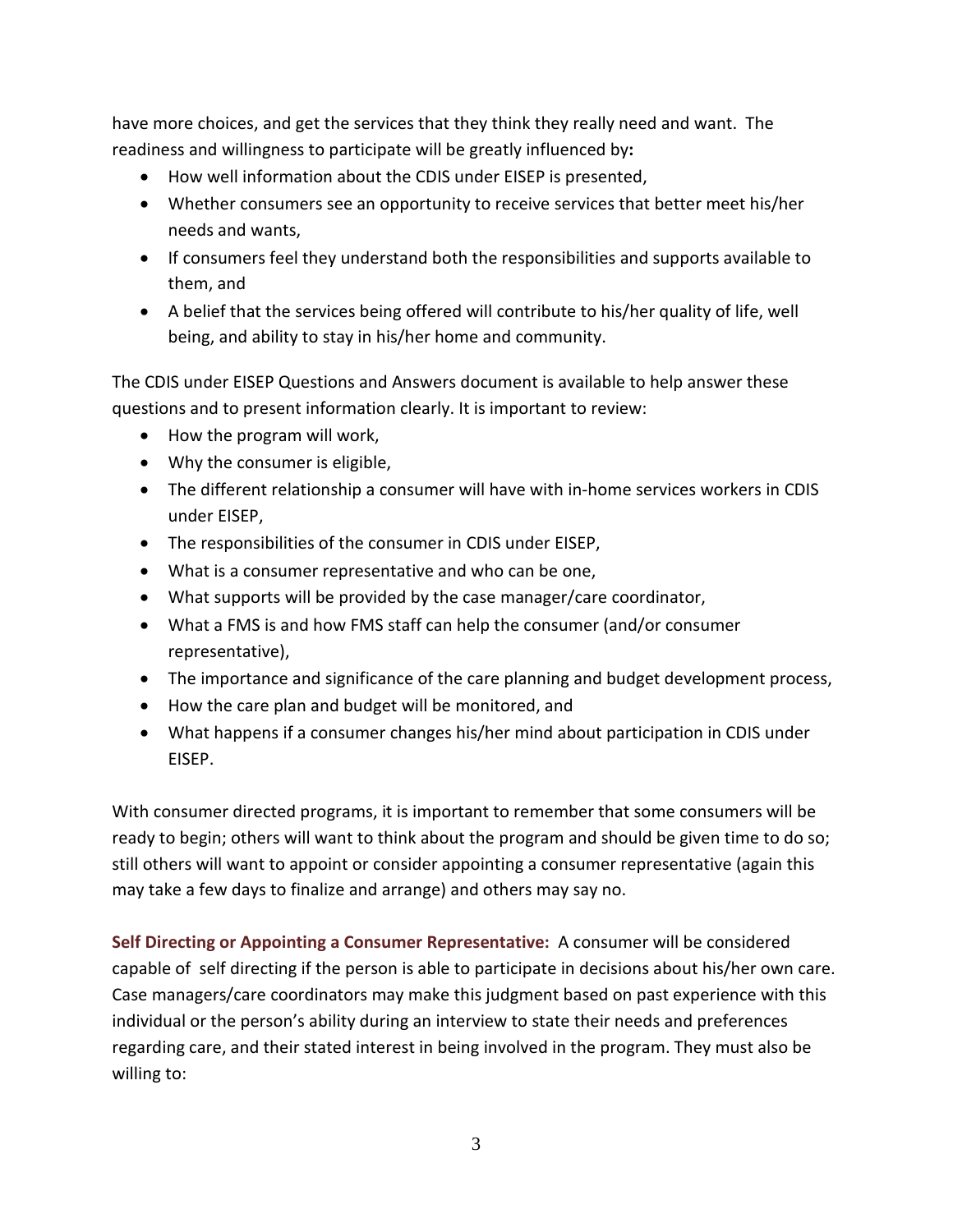- Work with the case manager/care coordinator to develop and manage a care plan and budget,
- Work with the FMS who will be the employer of record of their in-home care worker(s) on hiring workers and in the completion of time records and other documentation, and
- Report changes in his/her needs and functional status or other circumstances and his/her use of the services and supports provided under the care plan.

Under this service, a consumer may decide to direct all or some of his/her own services and supports or he/she may choose to use a family member or another individual as a consumer representative. Discussing the responsibilities of the consumer (or consumer representative) under this service option provides an opportunity to "check in" with the consumer both on his/her understanding of what is involved and his/her readiness to take on these responsibilities. CDIS under EISEP is based upon a belief that most persons are able and interested in being self directing**,** so case manager/care coordinators will seek to answer the consumer's questions and to illustrate how the program will support the consumer who chooses to be self directing. A consumer who appears to be overwhelmed by the receipt of a lot of information about this new program does not necessarily indicate an inability or lack of desire to self direct. Rather, it may point to the need to explain the program more clearly, answer questions that arise and give the consumer some additional time to think about the program.

To the greatest extent possible, the decision to be self directing will rest with the consumer. The case manager/care coordinator may decide the consumer is not appropriate for CDIS under EISEP if:

- Consumer appears unable to understand the requirements of the program,
- Cognitive or other difficulties are judged so advanced that a person is not able to participate in making decisions about his/own own care,
- Consumer appears to be a danger to self or others.

If a case manager/care coordinator decides that a consumer is otherwise eligible for the program is not able to be self directing or is unable to find a consumer representative, this must be documented with the specific reasons and noted in the assessment. The decision should be reviewed and supported by a supervisory staff member and documented in the care plan.

**Use of a Consumer Representative:** A consumer may also choose to have a person assume the role of consumer representative who will participate in the development and management of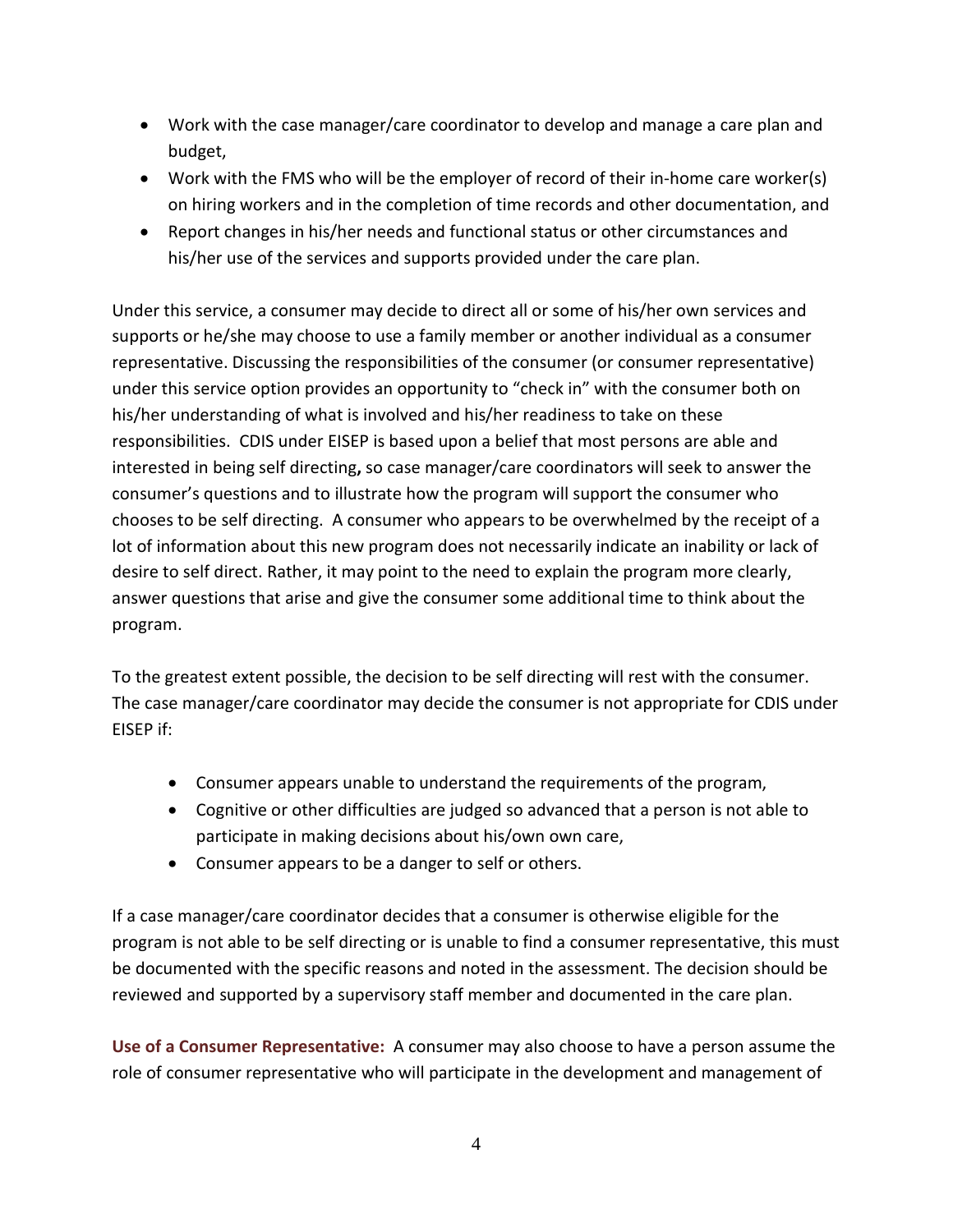the care plan and budget on the consumer's behalf. In order to be considered capable of designating a representative, the potential consumer must be able to both:

- Positively identify the representative, and
- Affirmatively indicate that he/she wants the representative to coordinate part of or all of his/her services and supports.

Such designation of a consumer representative may be withdrawn, limited or changed by the consumer at any time. The case manager/care coordinator will also offer guidance on this issue if problems in the management of the care plan and budget are experienced.

If the potential consumer is not capable of participating in decisions about his/her own care or is unable to designate a consumer representative, the case manager/care coordinator will determine if the potential participant is a good candidate for CDIS under EISEP or if more traditional services should be pursued.

Considerations for inclusion in CDIS under EISEP are:

- If there is a legally appointed guardian or conservator who may act on the potential participant's behalf and who then chooses CDIS under EISEP on behalf of the potential participant AND is willing to assume the role of consumer representative for the purposes of the program;
- If the potential participant has previously designated a representative to be responsible for coordinating their care and that individual is currently performing and is willing to continue performing this representative role;
- If the potential participant is not able to designate a representative but has an individual involved in his/her life who has a strong personal commitment to the potential participant, demonstrates knowledge of the potential participant's preferences, and is willing to be the consumer representative, then the case manager/care coordinator may deem that individual appropriate to serve as the potential participant's representative.

Requirements to be a consumer representative include all of the following:

- At least eighteen (18) years old,
- Relationship between the representative and the potential participant appears caring and supportive, and
- The designated representative is ready, willing, able and available to serve as the representative.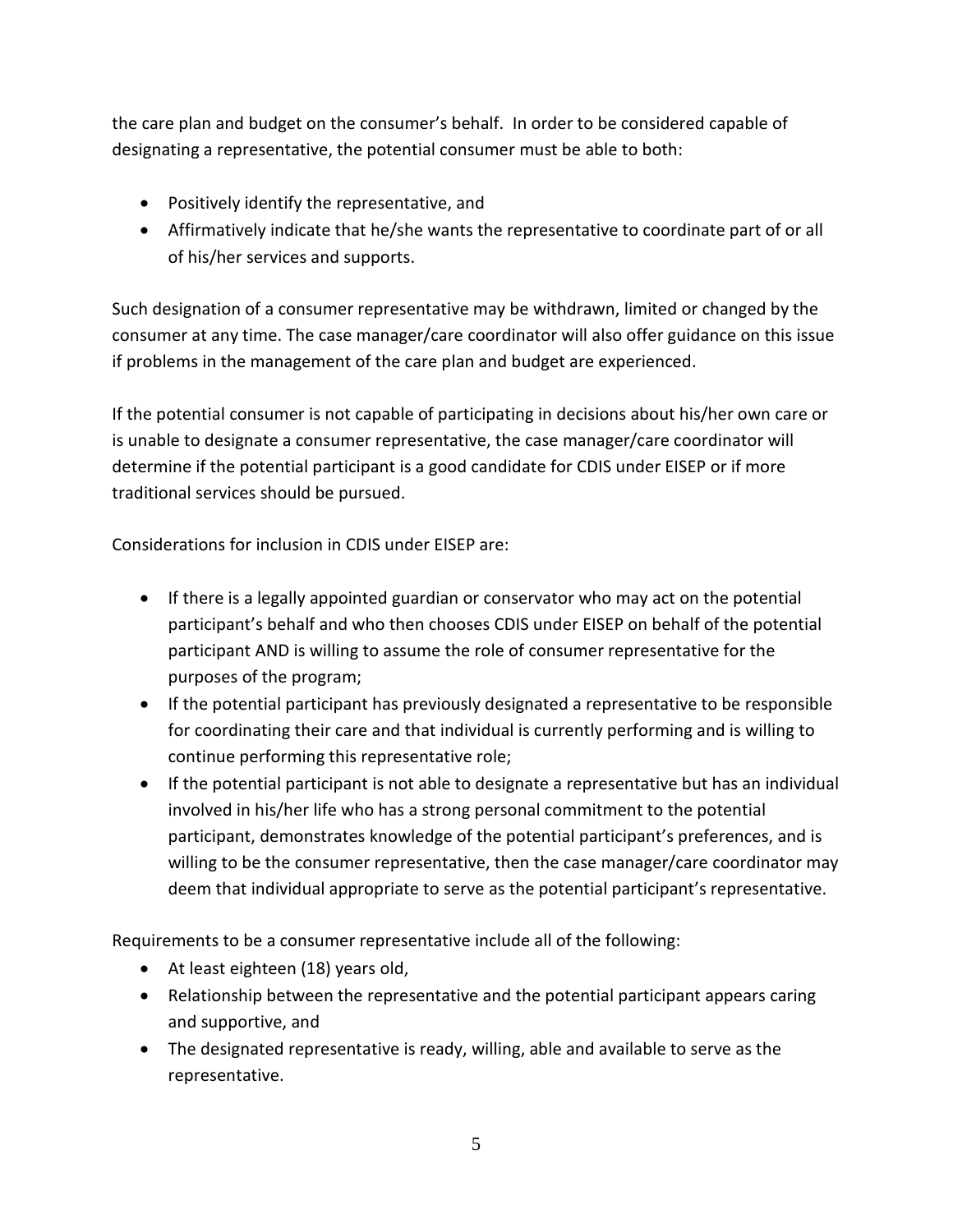In addition, in order to serve as a designated representative an individual must understand that he/she may not:

• Be paid for any goods or services under this program.

For many, the choice to have a consumer representative will not be because the consumer feels unable to self direct, but rather he/she would like some assistance in managing the care plan. Case manager/care coordinators should discuss with consumers the limits they wish to place on the decision-making ability that the consumer assigns to a consumer representative. They should also discuss with the proposed consumer representatives the responsibilities of self direction and their willingness and ability to manage this role.

A more difficult situation occurs when the assessment process indicates cognitive or mental health difficulties, or indications of self neglect or poor money management skills. Again, CDIS under EISEP is based upon a belief that most individuals are able and interested in being selfdirecting. Therefore, a case manager/care coordinator should discuss these concerns with the consumer and explore what level of assistance he/she needs and if he/she is interested in selecting a consumer representative to help with the management of their care plan and budget. There will be situations where consumers with cognitive impairments have previously specified their desires around care, including giving a family member or others the ability to make decisions about their care on their behalf. In these circumstances, they may still be seen as self-directing. However, in such circumstances where a consumer is unwilling or unable to identify or accept a consumer representative, then the consumer is not eligible for this program.

**Confirmation of Eligibility and Agreement for Participation:** When a consumer is financially and functionally eligible and is able and willing to self-direct (or select a consumer representative who is willing and able to on the consumer's behalf) then he/she is eligible to participate in CDIS under EISEP.

When a consumer decides to participate in CDIS under EISEP during the assessment visit or subsequently, he/she will be provided a copy of the **Consumer Rights Under Consumer Directed EISEP In-home Services** form and required to sign the **Agreement to Participate in Consumer Directed In-home Services under EISEP** form indicating he/she is choosing to participate in the program. If he/she is appointing a consumer representative, the consumer, consumer representative and case manager/care coordinator will each sign the **Agreement to Participate with a Consumer Representative in Consumer Directed In-home Services under EISEP** form**.**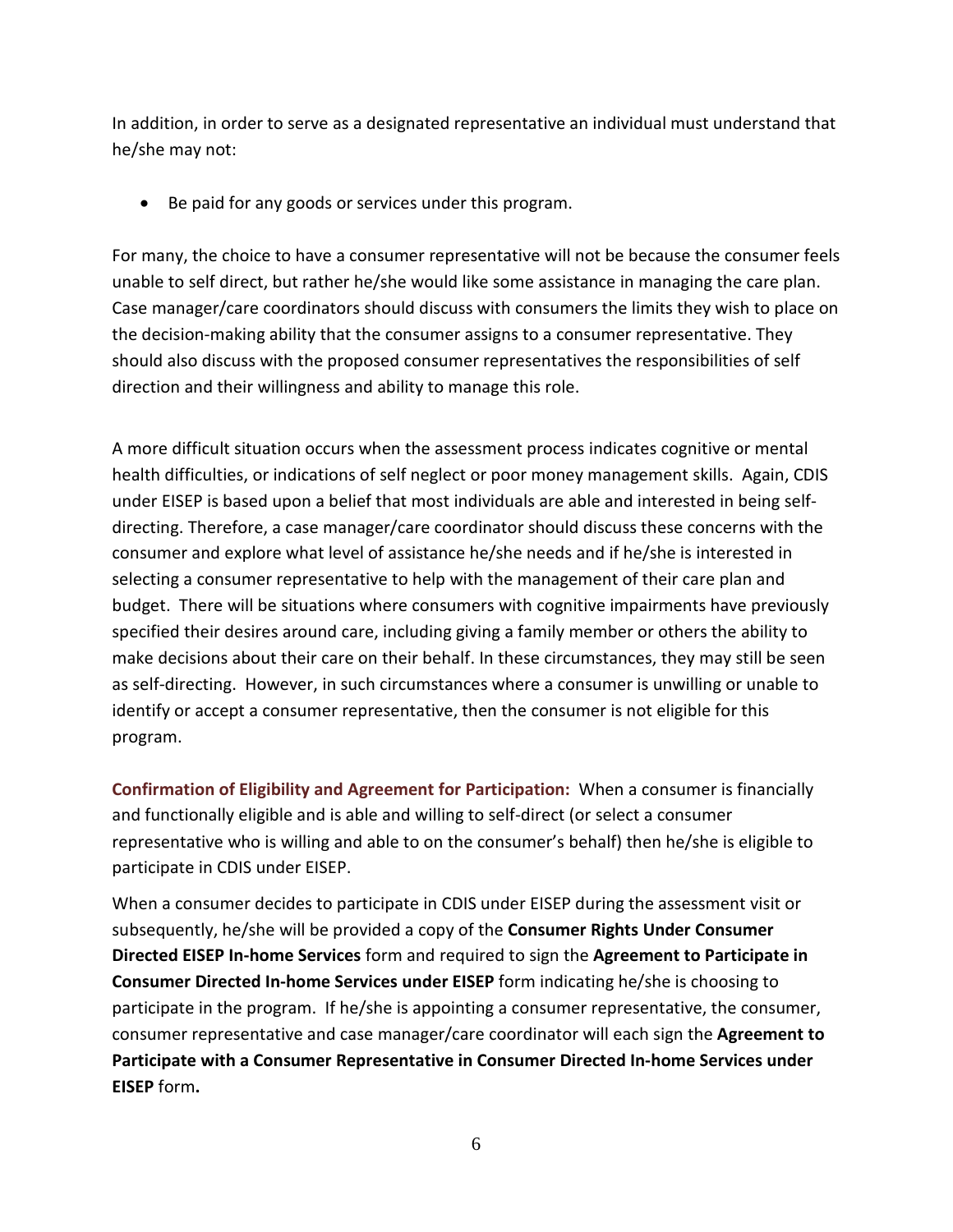# **Module 4: Care Planning and Budget Development**

Person-centered planning maximizes independence, creates community connections, works toward achieving an individual's goals and desires, and addressing identified needs. The care planning and budgeting process is the core of consumer-directed programming. Care planning processes draw on a strengths-based approach to enhance the inherent strengths and skills that individuals possess, including their connections to others. Using a strengths-based approach to person-centered planning means that, rather than problems and deficits being identified and targeted with services, strengths are identified by consumers and case managers/care coordinators and utilized to empower consumers to more comprehensively address both their needs and wishes. The following section will highlight the important steps involved in the care planning and budgeting process.

**Care Planning Meetings:** Once the initial assessment has been completed and the consumer has chosen to participate in CDIS under EISEP, the case manager/care coordinator will initiate the care planning and budgeting process with the consumer (and/or the consumer representative) to achieve the following:

- Identify his/her goals, needs, priorities, and preferences;
- Determine whether the consumer wishes to be self directing or if a consumer representative will be selected or appointed;
- Establish the consumer (and/or consumer representative) as the decision-maker for a care plan and budget that reflects the consumer's choice(s);
- Determine the types of services available under the CDIS under EISEP (see below for detailed list of services);
- Determine the services that the consumer (and/or consumer representative) will direct him/herself, and what will be managed in a more traditional manner;
- Set the amount of funds available for services, and for what time period;
- Schedule at least two in-person meetings and establish additional phone calls before the plan is complete; and
- Develop a care plan and a budget.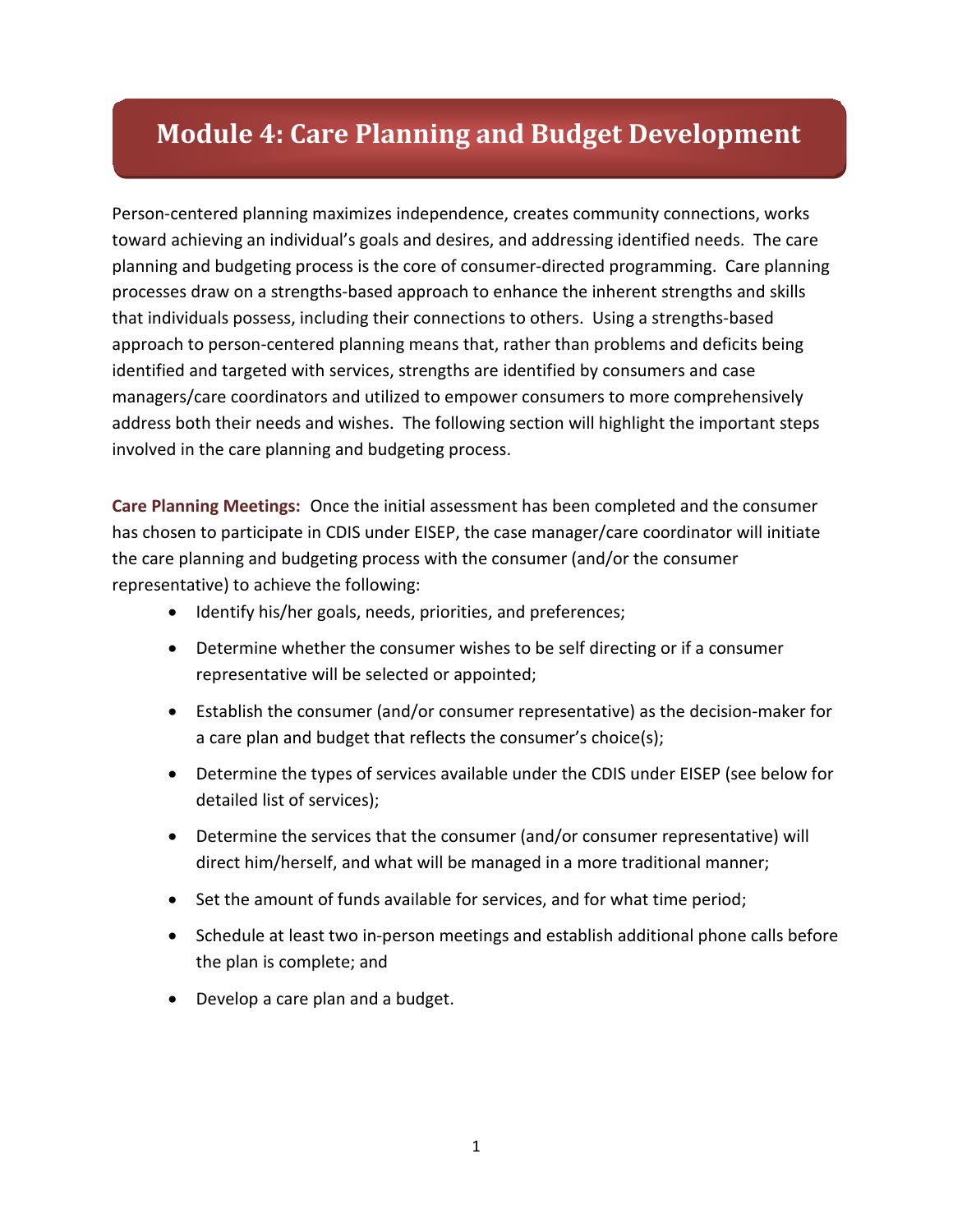The case manager/care coordinator will review with the consumer (and/or consumer representative) the following list of services that are available in addition to the CDIS under EISEP in-home services. They include, but are not limited to,

- Social or medical adult day care
- Home delivered and/or congregate meals
- Nutrition education and counseling
- Caregiver support including training, counseling, support groups, and respite
- Health promotion
- Dementia specific services
- Transportation
- Medication management
- Benefits assistance
- Options Counseling
- HIICAP
- Goods and equipment

The case manager/care coordinator will explain and remind the consumer (and/or consumer representative) that under CDIS under EISEP, a participant may hire individuals, including family members, to be an in-home services worker providing personal care.

**Identifying Personal Goals and Needs:** The consumer (and/or consumer representative) should include as many goals as they wish and identify which goals are most critical for quality of life. The case manager/care coordinator will write each of the consumer goals on a **Goals and Options Work Sheet for Consumer Directed EISEP In-home Services**, listing one goal per page. This form will become part of the consumer's file.

Often the process of determining goals will help identify what is most important to the consumer. Sometimes an example that is relevant to the consumer's situation may help the consumer (and/or consumer representative) to understand what this means. See below for an example.

## Personal Goals: Example

Mrs. Smith notes that her arthritis makes it difficult for her to walk, get in and out of upholstered chairs, and stand for any length of time. As a result, her house has not been cleaned in a while, most of the meals she eats are frozen, and she rarely uses her living room.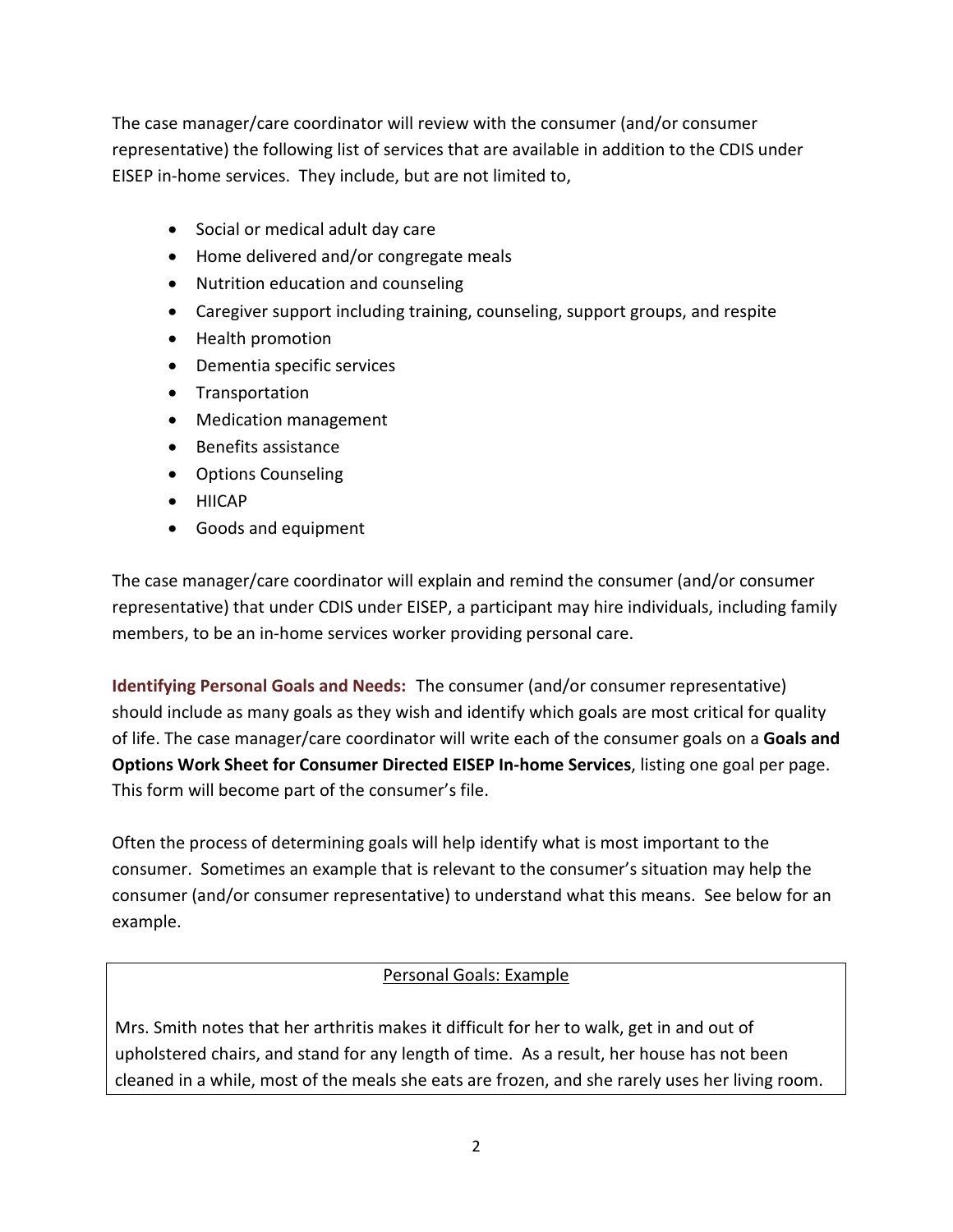She also does not drive anymore and thus rarely leaves her home to socialize. Mrs. Smith explains that another consequence of these limitations is that she is no longer able to host family members on holidays in her home, and that these limitations and consequences taken together mean that she is no longer able to enjoy and utilize her living space; she feels very isolated, and is not sure it is worthwhile to continue living in her own home. Through the care planning process, she identifies four care plan goals.

**Goal 1:** Maintain a clean home.

**Goal 2:** Have freshly prepared meals.

**Goal 3:** Improve ability to get around the house.

**Goal 4:** Spend more time with family and friends.

The number of goals is not limited. And while one service may address multiple goals, the total number of goals does still need to be practical.

Next, the case manager/care coordinator and the consumer (and/or consumer representative) will discuss the needs that have been identified in the assessment process. Data from the **COMPASS** or its equivalent and other assessments will be used here. In particular, needs for ADL/IADL supports, the management of health conditions, the involvement of informal supports, nutrition, home safety concerns, and mental health will be highlighted. Possible strategies to support the consumer will be discussed, including how available informal resources and the consumer him/herself can better manage some of the concerns highlighted. Sometimes it will seem like there are more needs than there are resources, and some concerns will not easily be resolved. A discussion of priorities may be helpful. Relating needs to the personal goals previously identified may help establish priorities. The outcome of this discussion will be agreement on needs that relate to each of the consumer goals. The case manager/care coordinator will write a short statement of each of the needs associated with the identified goals on the **Goals and Options Work Sheet for Consumer Directed EISEP In-home Services** Worksheet.

**Developing Options to Meet Identified Needs:** The case manager/care coordinator will explain to the consumer (and/or consumer representative) that the care plan and budget offer opportunities to arrange for and organize services in ways that meet the consumer's personal goals as well as his/her needs and wishes. In order to offer consumers the greatest possible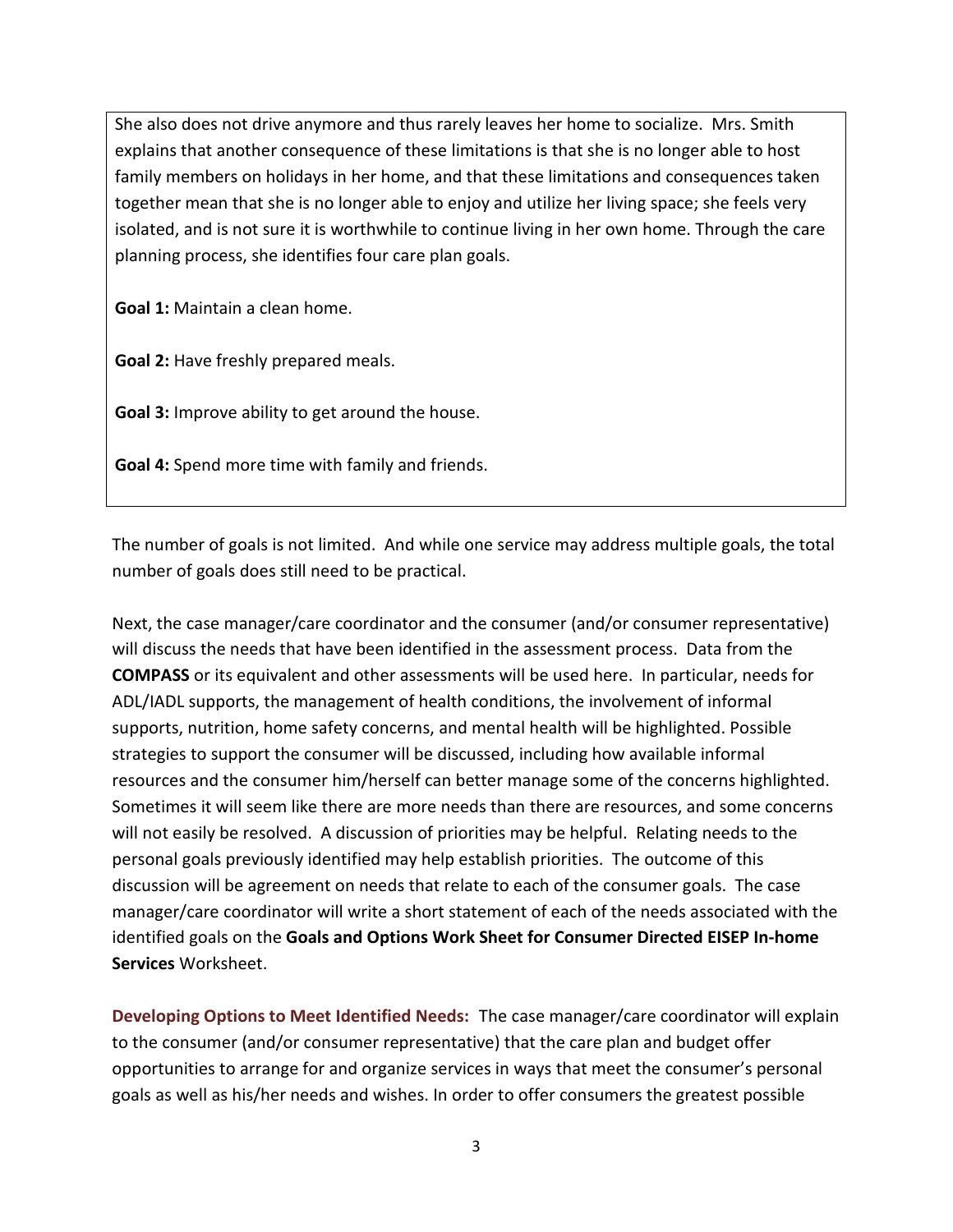flexibility in exploring innovative approaches to address needs while at the same time attaining personal goals, the consumer (and/or consumer representative) and case manager/care coordinator will explore several different options.

When determining the cost of the options, the case manager/care coordinator and the consumer (and/or consumer representative) should consider whether it may be possible to address multiple needs with one service. In such an instance, estimate the time needed for each part of service; for example, where in-home services provides both meal preparation and housekeeping, the meal preparation may take four hours/week and the housekeeping may take 10 hours/week.

For each option, the case manager/care coordinator will record any known information, such as provider, cost, availability, etc. The case manager/care coordinator should work with the consumer (and/or consumer representative) to price out care plan options and explain to the consumer (and/or consumer representative) that the actual cost share, if any, to the consumer will be calculated upon completion of an **Individual Consumer Directed Care Plan and Budget for Consumer Directed In-home Services under EISEP** form. The Individual Care Plan and Budget may be used by case manager/care coordinator or agencies may develop their own care plan and budget form, provided it includes all the components of the provided form.

There is an opportunity to supplement in-home services with goods. While CDIS under EISEP only pertains to in-home services, goods can be acquired in the traditional manner outlined in EISEP. Consumers (and/or consumer representatives) have input in the decision of what goods are necessary, but the AAA is responsible for purchasing those goods in accordance with EISEP guidelines. That means the FMS does not have a role in the purchase of or payment for goods. While the AAA will be responsible for purchasing goods within the traditional EISEP framework, there is opportunity to involve the consumer (and/or consumer representative) in the process. For example, for some goods, additional pricing information, specialized assessment, or obtaining competitive bids may be required. This will likely involve additional time before a care plan and budget can be finalized. Together, the consumer (and/or consumer representative) and case manager/care coordinator will determine who will be responsible for collecting the remaining information regarding possible vendors/providers, cost and/or availability of the particular good and record it on the **Goals and Options Work Sheet for Consumer Directed EISEP In-home Services**.The consumer (and/or consumer representative) and case manager/care coordinator will agree to a date by which all the necessary information will be obtained. Where the consumer has few supports, the case manager/care coordinator may provide additional assistance, always seeking to support and empower the consumer (and/or consumer representative) in directing his/her own care.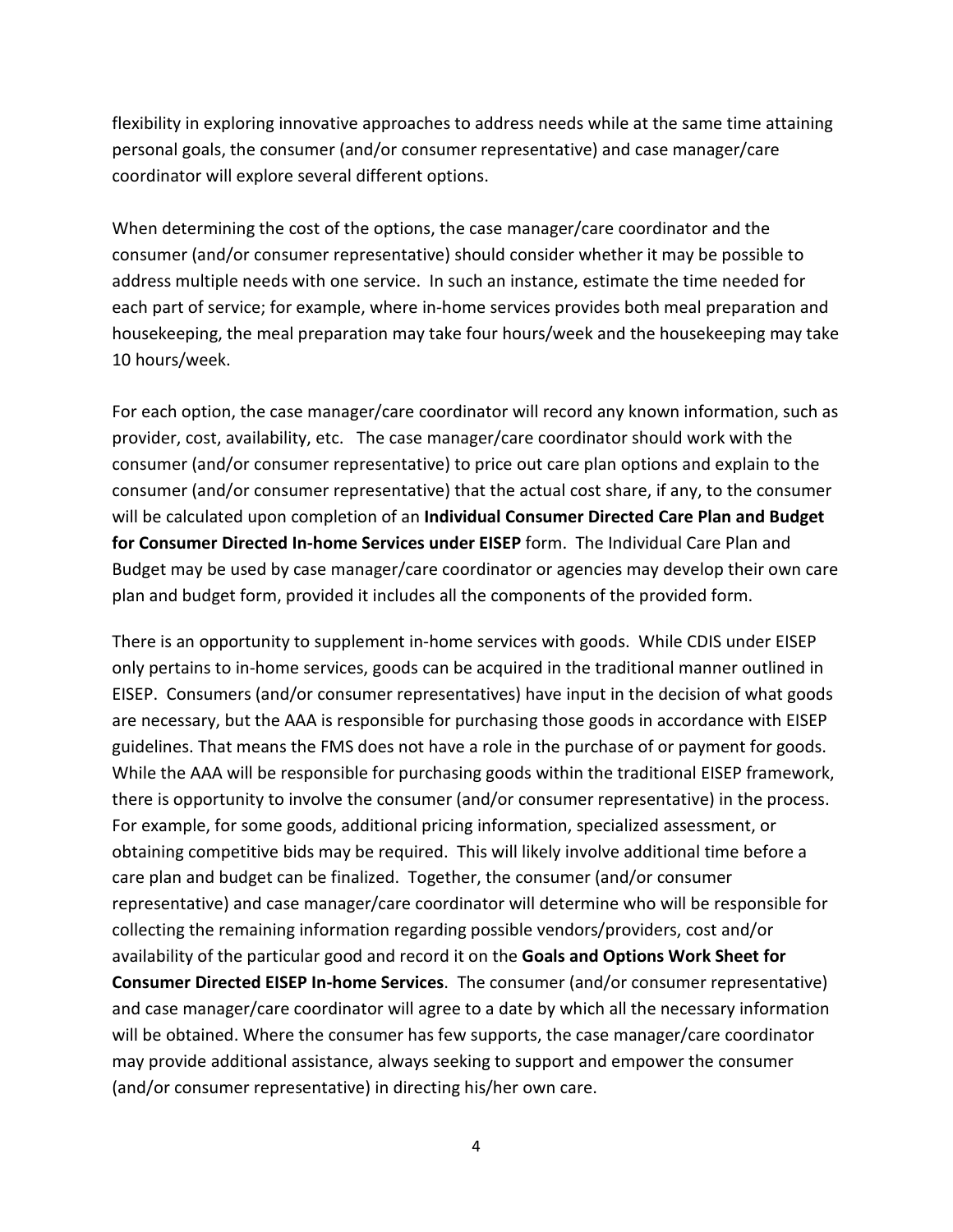The following is an example of a **Goals and Options Work Sheet for Consumer Directed EISEP In-home Services** Worksheet in development:

| EXAMPLE: Goals and Options Work Sheet for Consumer Directed EISEP In-home Services               |                                                                                                            |                                            |                                                               |                      |         |
|--------------------------------------------------------------------------------------------------|------------------------------------------------------------------------------------------------------------|--------------------------------------------|---------------------------------------------------------------|----------------------|---------|
| Identified need                                                                                  | Service/ Good                                                                                              | <b>Full Cost</b>                           | Other                                                         | Info. to be gathered |         |
|                                                                                                  |                                                                                                            |                                            | Information                                                   | By Whom              | By When |
| Consumer Goal: Maintain a clean home.                                                            |                                                                                                            |                                            |                                                               |                      |         |
| Need assistance with<br>cleaning house due to<br>limited mobility as a<br>result of arthritis.   | Option 1:<br>Neighbor cleans<br>house.                                                                     | \$80.00<br>(\$8.00/hr X<br>10 hrs/wk.)     | Determine if<br>neighbor is<br>available and<br>willing       | Consumer             | 3/31/09 |
|                                                                                                  | Option 2:<br><b>Cleaning Service</b>                                                                       | ?ַ??                                       | Identify<br>cleaning<br>service and<br>get quotes             | Consumer             | 4/10/09 |
| Consumer Goal: Have freshly prepared meals.                                                      |                                                                                                            |                                            |                                                               |                      |         |
| Need assistance with<br>meal preparation due to<br>limited mobility as a<br>result of arthritis. | Option 1: Home<br><b>Delivered Meals</b>                                                                   | \$40.95<br>(\$5.85/ meal X<br>7 meals/ wk) | Current<br>waiting list.<br>Wait approx.<br>1 month.          |                      |         |
|                                                                                                  | Option 2:<br>Neighbor<br>prepares meals                                                                    | \$32.00 (\$8.00<br>X 4 hours/<br>week)     | Determine if<br>neighbor is<br>available and<br>willing       | Consumer             | 3/31/09 |
|                                                                                                  | Option 3:<br>Delivery of pre-<br>made food from<br>grocery store<br>(e.g. roasted<br>chicken and<br>salad) | ???                                        | Is this service<br>available and<br>how much<br>does it cost? | Care Coord.          | 3/31/09 |

If the consumer (and/or consumer representative) chooses to self direct the in-home services worker, the case manager/care coordinator will explain again that under this program, the consumer (and/or consumer representative) is responsible for the day-to-day management and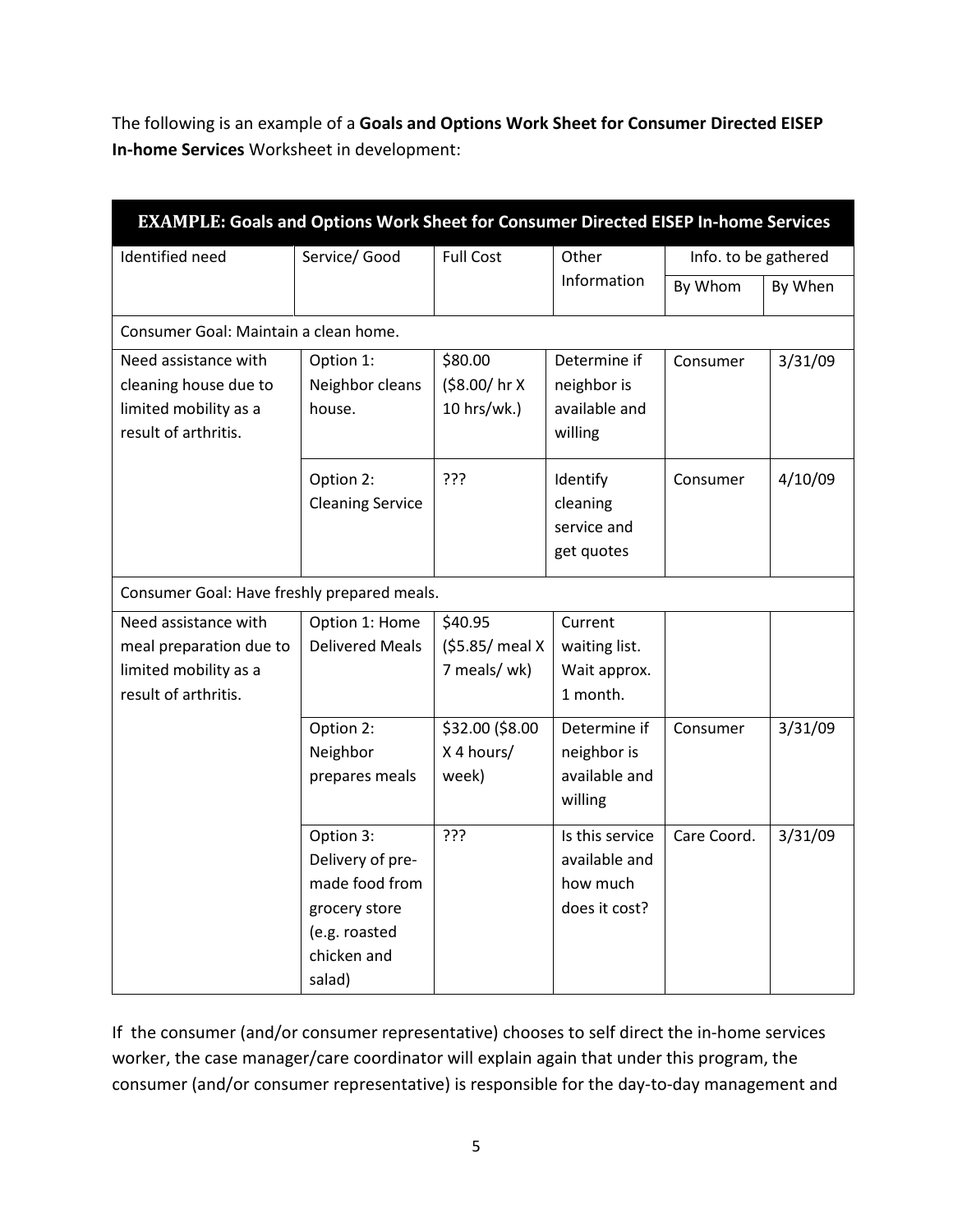supervision of the in-home services worker, and the FMS is the employer of record. These are often new concepts for consumers (and/or consumer representatives). The responsibilities of managing such a worker and deciding who might be a suitable worker may be daunting for the consumer. As part of the process of finalizing the care plan, the case manager/care coordinator should check with the consumer (and/or consumer representative) about his/her understanding of this concept, including the role of the FMS agency and provide further explanation as needed.

## **SAMPLE SCRIPT: The Role of the Financial Management Services (FMS) Agency**

The choice and flexibility offered by consumer-directed care come with some responsibilities. You can choose to direct and manage all of the services in your care plan, or just some of the services. This includes acting as the employer for individuals who provide in-home services to you under your care plan. You would be doing this as laid out in your care plan and the budget that is developed.

Monthly budget: Participants in CDIS under EISEP have staff from an agency, called a FMS agency, to help you manage a monthly budget. You do not handle any money directly. The FMS will do this for you. If you choose to self-direct your personal care, the FMS will help you with some duties related to your in-home services worker.

Money management and training: The FMS will provide you with an orientation so you will have a good understanding of what your role is and what their (the FMS) role is. They also provide an orientation for your worker. In terms of training for your worker, it is your job to provide that training so that tasks are performed the way you want them done. If you need some training to help you do this, you and I (case manager/care coordinator), with the help of the FMS, will arrange it.

Payroll: The FMS handles the payroll for the worker and makes sure that all the taxes are paid. The rate of pay for how much you pay the worker who provides your in-home care is established by the FMS based on rates that have been approved by New York State. I (case manager/care coordinator) will provide you with further information about this topic in a few minutes.

Ongoing support: I (case manager/care coordinator) will provide you with ongoing support to make sure that this program is meeting your needs and to address any questions or issues that might arise.

**Consumer-Directed In-home Services Workers: Identification, Selection and Management:** It can be difficult for the consumer (and/or consumer representative) to identify potential inhome services workers and to list who currently provides help with his/her care. Visualizing and categorizing the individuals who currently assist consumers on an informal basis, as well as other family, friends and/or neighbors who may be willing to assist, may make this task easier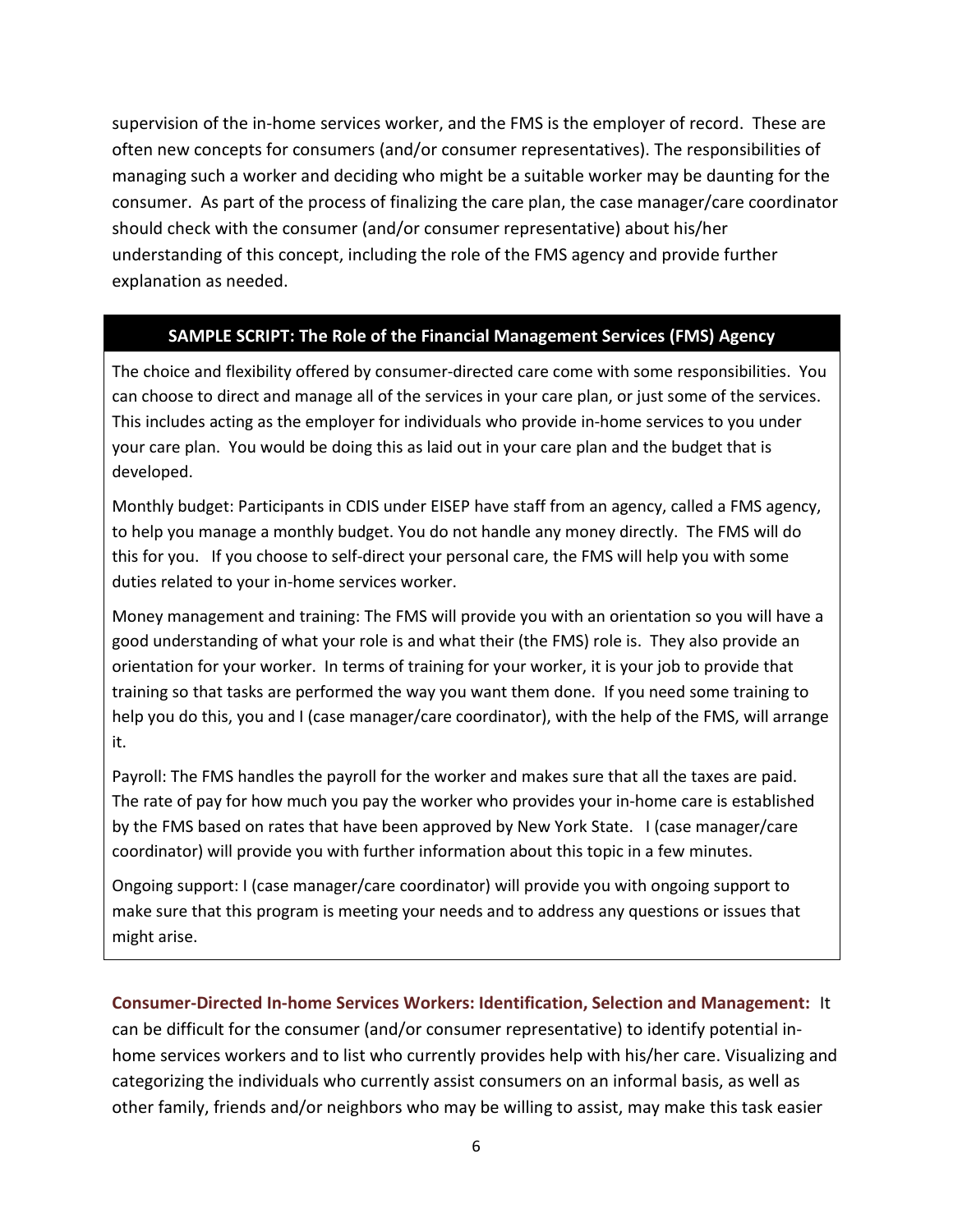for consumers (and/or consumer representatives). This is often a first step in identifying potential in-home services workers available and willing to provide assistance as a paid employee.

One approach is to ask the consumer or consumer representative to imagine him/herself at the center of a "support circle," and start by identifying people who are closest to him/her (often family and friends and sometimes neighbors), then add other friends and neighbors, then people such as co-workers (perhaps of the consumer representative) and other people he/she knows, but who are not necessarily friends, and then individuals he/she pays to provide services. In this way, a fuller picture of who might be available to provide in-home services to the consumer emerges. Information gathered through the **COMPASS** on informal supports can be introduced here as probes to gather expanded information.

If the consumer (and/or consumer representative) is interested in pursuing or at least exploring the use of one or more of these individuals as an in-home services worker, the consumer (and/or consumer representative) should be encouraged to contact those individuals as soon as possible to determine if they might be interested in this role or perhaps willing to serve as a back-up worker in an emergency.

It might be helpful to identify several individuals as possibilities and rank them according to preference. This will save time if it turns out that the first individual is not interested or available.

Consumers or consumer representatives must be made aware that, to be an in-home services worker, an individual must meet all of the following requirements:

- Be aged 18 years or older,
- Not be the consumer representative, and
- Has not been convicted of Medicaid or other benefits fraud or any form of abuse, neglect or exploitation.

The case manager/care coordinator will explain to the consumer (and/or consumer representative) that they are responsible for the day-to-day management of the in-home services worker. The consumer (and/or consumer representative) will recruit, hire, schedule, supervise, train or arrange for training for the in-home services worker, and, if they determine it to be necessary, dismiss their in-home services worker. A FMS agency will formally hire the individual the consumer (and/or consumer representative) has decided to select, arrange for any standard background checks, and ensure all health requirements are met. This agency also will be responsible for payroll and payroll taxes, liability insurance, workers' compensation, and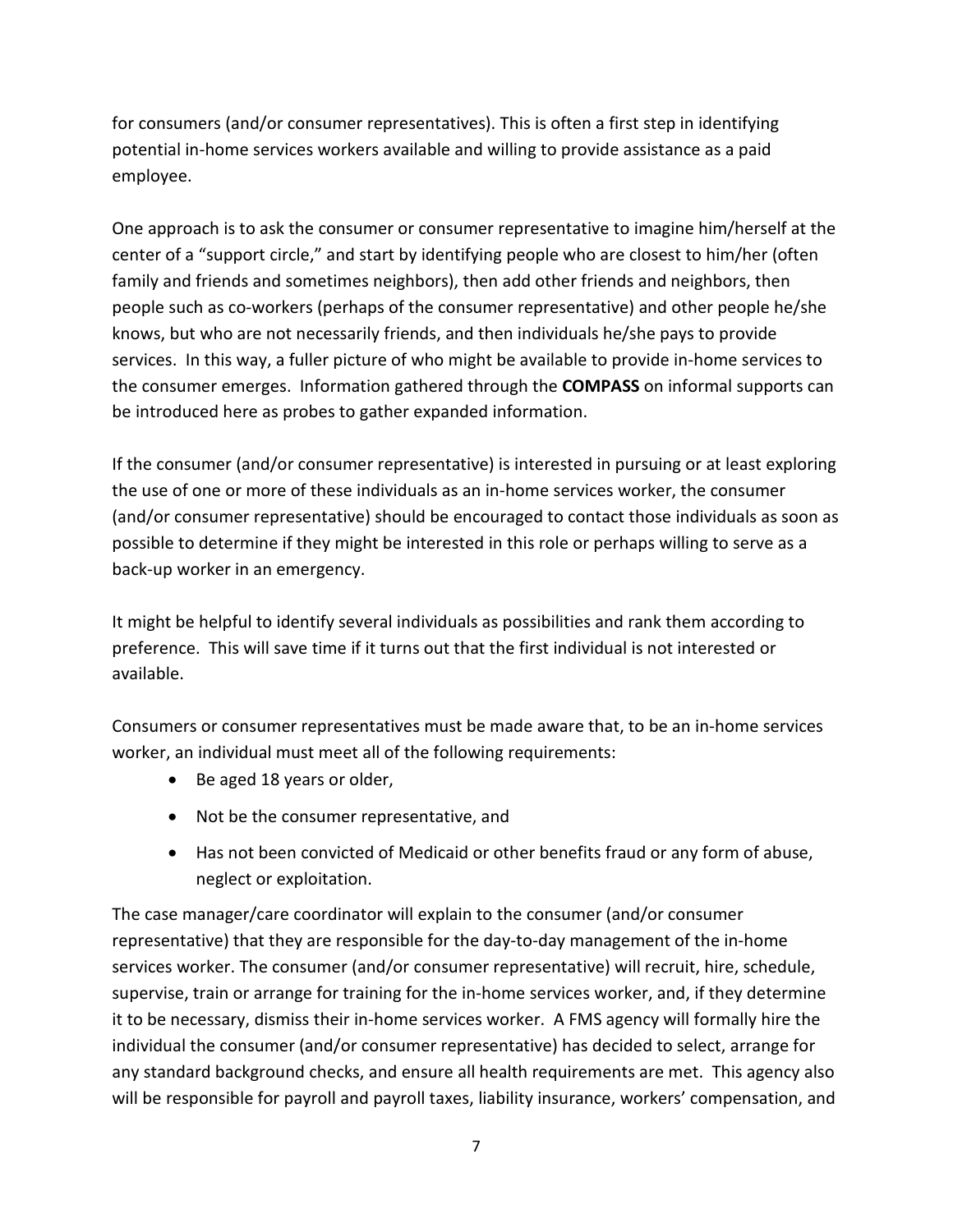any employee benefits. The number of hours and the duties to be performed will be specified and agreed to by the consumer (and/or consumer representative) and the case manager/care coordinator within the care plan and budget. The consumer (and/or consumer representative) will be responsible for reviewing, signing and returning timesheets to the FMS as specified in any agreement. The consumer (and/or consumer representative) also will be responsible for monitoring the hours of the in-home services worker, using monthly reports provided by the FMS to ensure that time used is within the terms of the care plan and budget. The consumer (and/or consumer representative) is responsible for managing the budget including monitoring the hours of the in-home services worker.

**Backup Plan and Emergency Contact Information:** The case manager/care coordinator will work with the consumer (and/or consumer representative) to develop a backup plan using the **Backup Plan and Emergency Contact Information for Consumer Directed In-home Services under EISEP** form**.** This form will become part of the consumer's care plan and file. A copy of the backup plan and emergency contact information will be maintained by the consumer (and/or consumer representative) and selected sections will be located in the consumer's home in a designated location so that the in-home services worker can refer to it as needed. Specific names and contact information will be entered for individuals available to provide care when the usual in-home services worker is not available for work or is asked by the consumer (and/or consumer representative) not to return, as well as emergency and/or contact information for other supports. All of this information should be gathered and the form completed by the consumer (and/or consumer representative) as part of the process of finalizing the care plan and budget. Frequently, the backup worker will be from the consumer's informal supports and frequently will not be paid. The FMS may be helpful in finding backups for in-home services workers when the consumer (and/or consumer representative) is unable to do so or if the backup worker that the consumer (and/or consumer representative) has identified is not available. Where the backup plan includes persons who will be paid as an in-home services worker, these individuals will need to meet the same health and background requirements as other FMS employees.

If a consumer has two different in-home workers providing services and supports (at different times and together equaling the amount of services and supports authorized), one worker can be the backup for the other in-home services worker, provided neither worker exceeds 40 hours for the week.

Once the **Backup Plan and Emergency Contact Information for Consumer Directed In-home Services under EISEP** form is completed and signed, it becomes a part of the care plan and is shared with the FMS and reviewed periodically by the case manager/care coordinator and the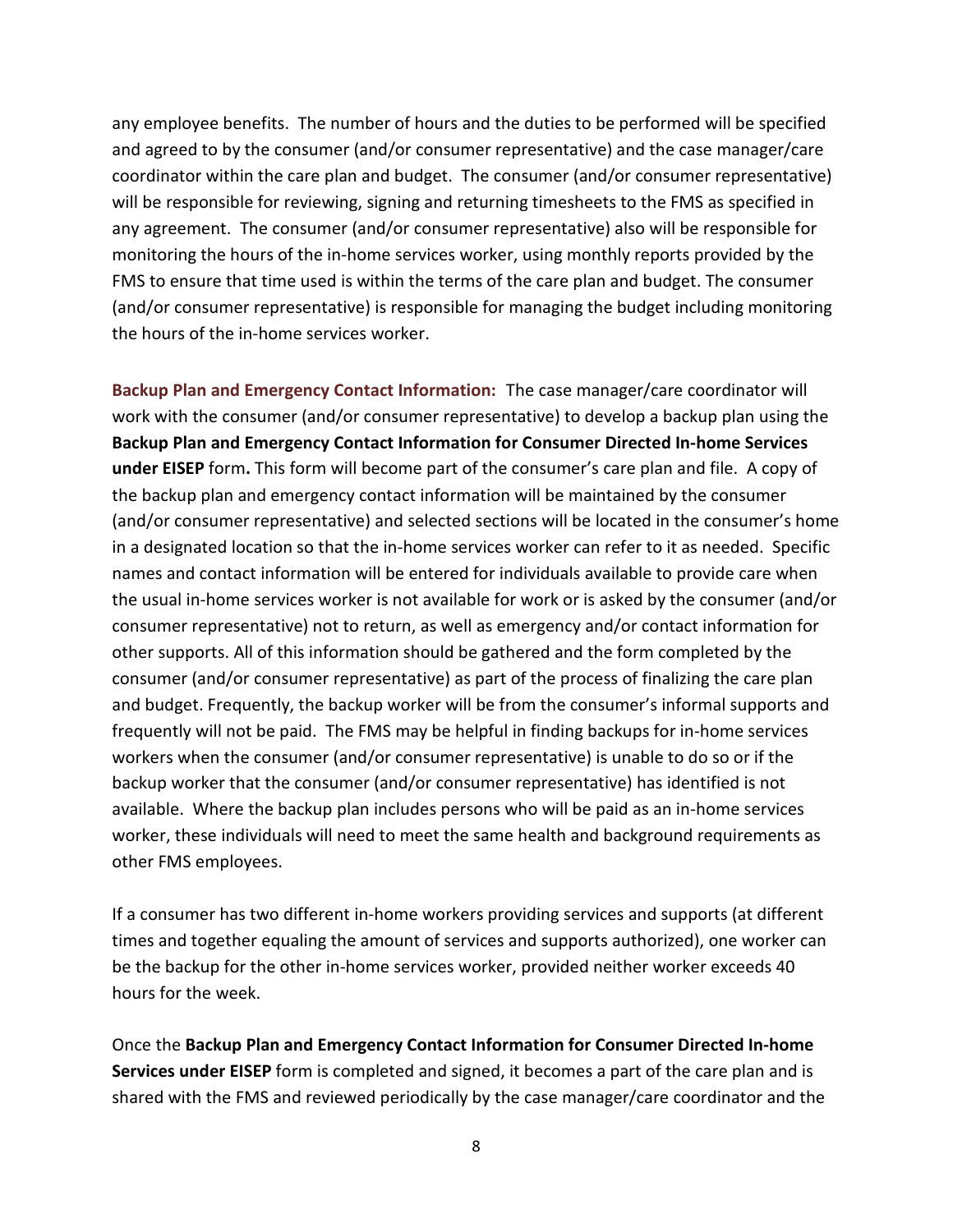consumer (and/or consumer representative) to determine its continued viability and appropriateness.

Should it become necessary to revise the backup plan and emergency contact information, the consumer (and/or consumer representative) will notify the case manager/care coordinator. A new **Backup Plan and Emergency Contact Information for Consumer Directed In-home Services under EISEP** form will be developed. The revised plan will then become part of the consumer's file, will replace the copy located in the consumer's home, and will be shared with the FMS.

**Calculating Cost Share:** The CDIS under EISEP provides the opportunity for cost sharing. The following list describes cost sharing options.

- EISEP FUNDED SERVICES: Apply existing EISEP cost sharing requirements for consumer payments (in-home personal care services, ancillary services and noninstitutional respite) funded by EISEP.
- Community Services for the Elderly (CSE) FUNDED SERVICES: Apply EISEP cost sharing requirements except for social adult day and EISEP-like ancillary services.
- Older Americans Act (OAA) FUNDED SERVICES: For services which cost sharing is permitted under the OAA, apply existing EISEP cost sharing requirements. *Cost share cannot be applied to congregate and home delivered meals, information and assistance, outreach, benefit counseling, and case management servi*ces. Local programs may exclude additional services from applying cost sharing*.*

When OAA funding is being used for a service, a consumer cannot be discharged from that service for non-payment of cost share under this program.

• One Time Purchases that are not on loan from the AAA (e.g. durable medical equipment, assistive devices /assistive technology, appliances), Home Modifications and Repairs, repairs to equipment, using CSE or OAA funds.

Based on the care plan, the case manager/care coordinator will explain to the consumer (and/or consumer representative) how cost share is determined, the amount of cost share required and how the consumer is billed for each of the care plan items.

The method for calculating the cost share differs depending on whether it is a recurring monthly, recurring other than monthly or one time only cost. Because the amount may differ from month to month, it may be helpful for the case manager/care coordinator to lay out a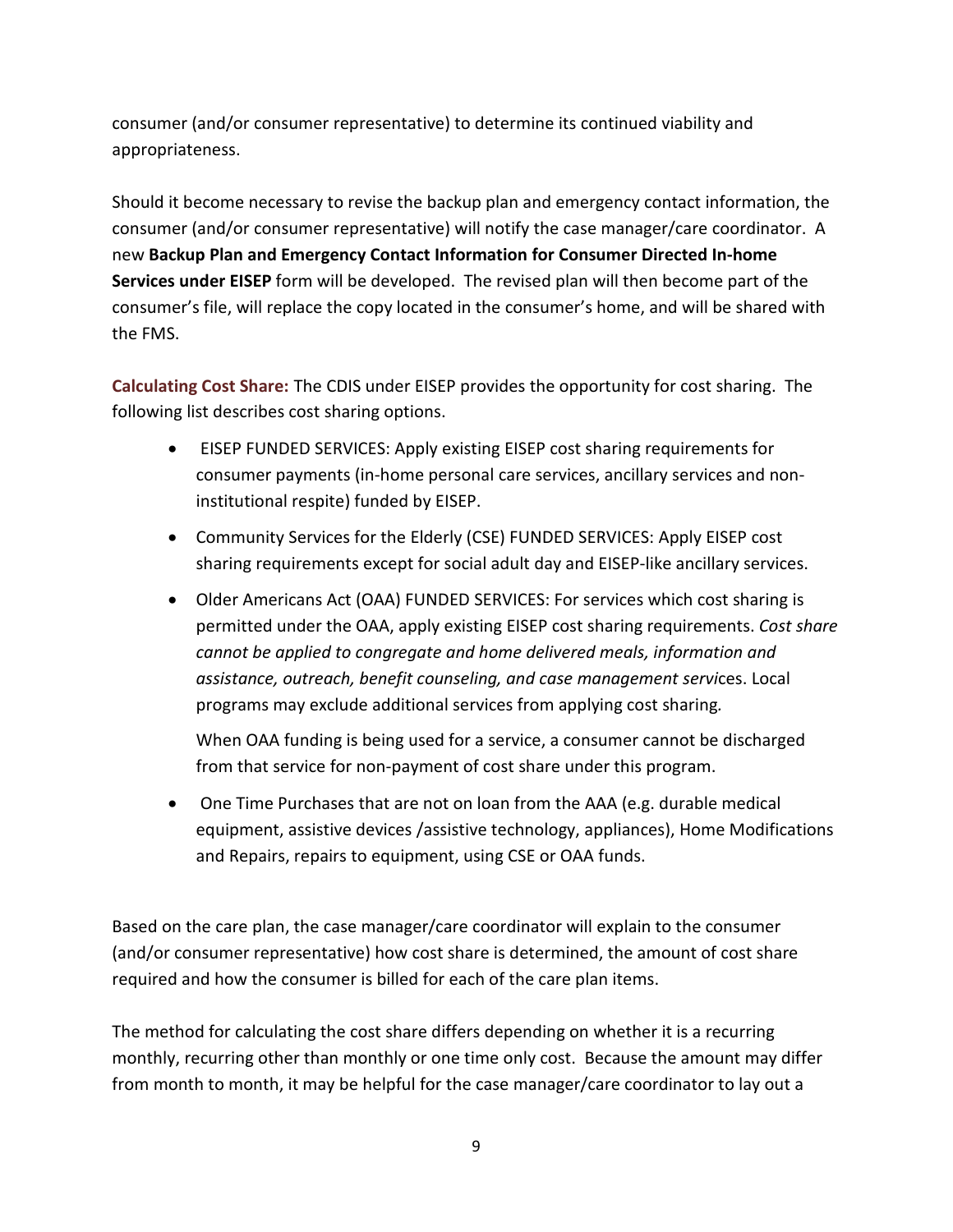schedule of monthly cost shares for the duration of the care plan and provide a copy to the consumer (and/or consumer representative).

**Finalizing the Individual Care Plan, Budget and Related Documents:** Based on the discussions in the initial planning meeting, the additional information gathered during the fact finding period and documented on the **Goals and Options Work Sheet for Consumer Directed EISEP In-home Services** worksheet and the results of subsequent discussions, the case manager/care coordinator will develop a written care plan and budget using the **Goals and Needs: Summary for Care Plan Under Consumer Directed In-home Services under EISEP** form (See "Resources"), which will become part of the consumer's file, and an **Individual Consumer Directed Care Plan and Budget for Consumer Directed In-home Services under EISEP** form. A care plan and budget will address:

- The consumer's goals, needs, preferences and priorities;
- How the goals, needs, preferences and priorities will be met, e.g. services, goods, provider, schedule, and time period for services;
- Budget reflecting the costs associated with goods and services.

The **Individual Consumer Directed Care Plan and Budget for Consumer Directed In-home Services under EISEP** form is a model form and includes all the necessary components of a care plan and budget that would be given to the consumer. If agencies choose to develop their own care plan and budget form, that form must have the capacity to capture all of the following components:

## For each recurring service/good

- Type of service/good;
- Provider;
- Number of units each time provided;
- Frequency of service/good;
- Date expected to begin;
- Monthly consumer cost share; and
- Total consumer cost share for recurring services/goods.

#### For each one time service/good

- Type of service/good;
- Provider;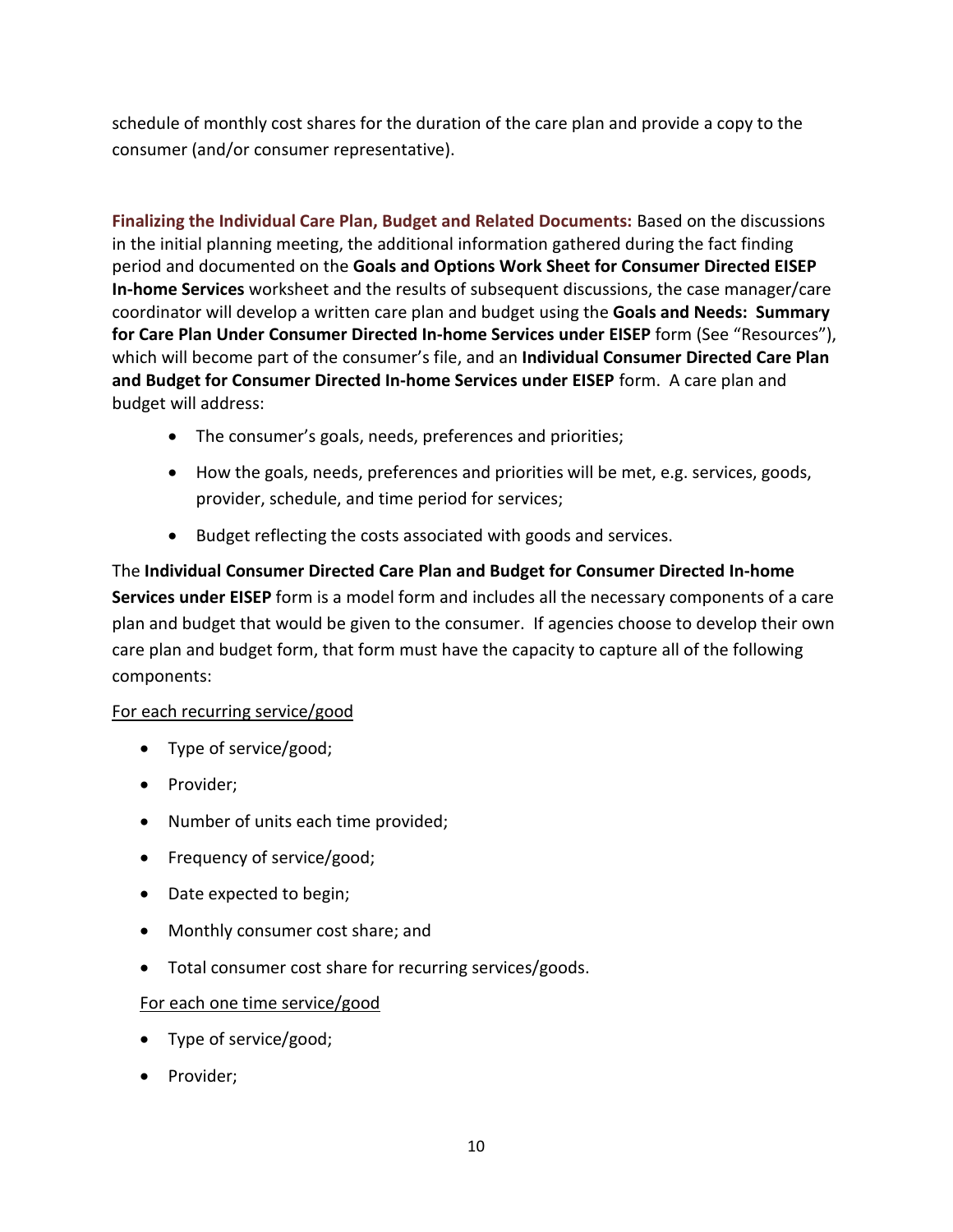- Estimated month to be received;
- Consumer cost share; and
- Total consumer cost share for one time services/goods.

The case manager/care coordinator will meet in person with the consumer (and/or consumer representative) to review the completed care plan, budget, and any estimated cost share fee(s) associated with the care plan and make any necessary final changes. At this time, the case manager/care coordinator will inform the consumer (and/or consumer representative) of the consumer's rights under the program and provide a copy of the **Consumer Rights Under Consumer Directed In-home Services under EISEP** and obtain the appropriate signatures on the program participation documents.

In cases where the consumer will be self directing, signatures will be necessary on the following forms:

- **Agreement to Participate in Consumer Directed In-home Services under EISEP**;
- **Backup Plan and Emergency Contact Information for Consumer Directed In-home Services under EISEP**.

In cases where the consumer has chosen a consumer representative, signatures will be necessary on the following forms:

- **Agreement to Participate with a Consumer Representative in Consumer Directed In-home Services under EISEP**;
- **Backup Plan and Emergency Contact Information for Consumer Directed In-home Services under EISEP**.

Once all the paper work is completed, the case manager/care coordinator will establish a date for:

- Any follow-up calls to be made by the consumer (and/or consumer representative) or case manager/care coordinator;
- The next in-person visit; and
- The date for next formal review (reassessment) of the consumer and care plan and budget.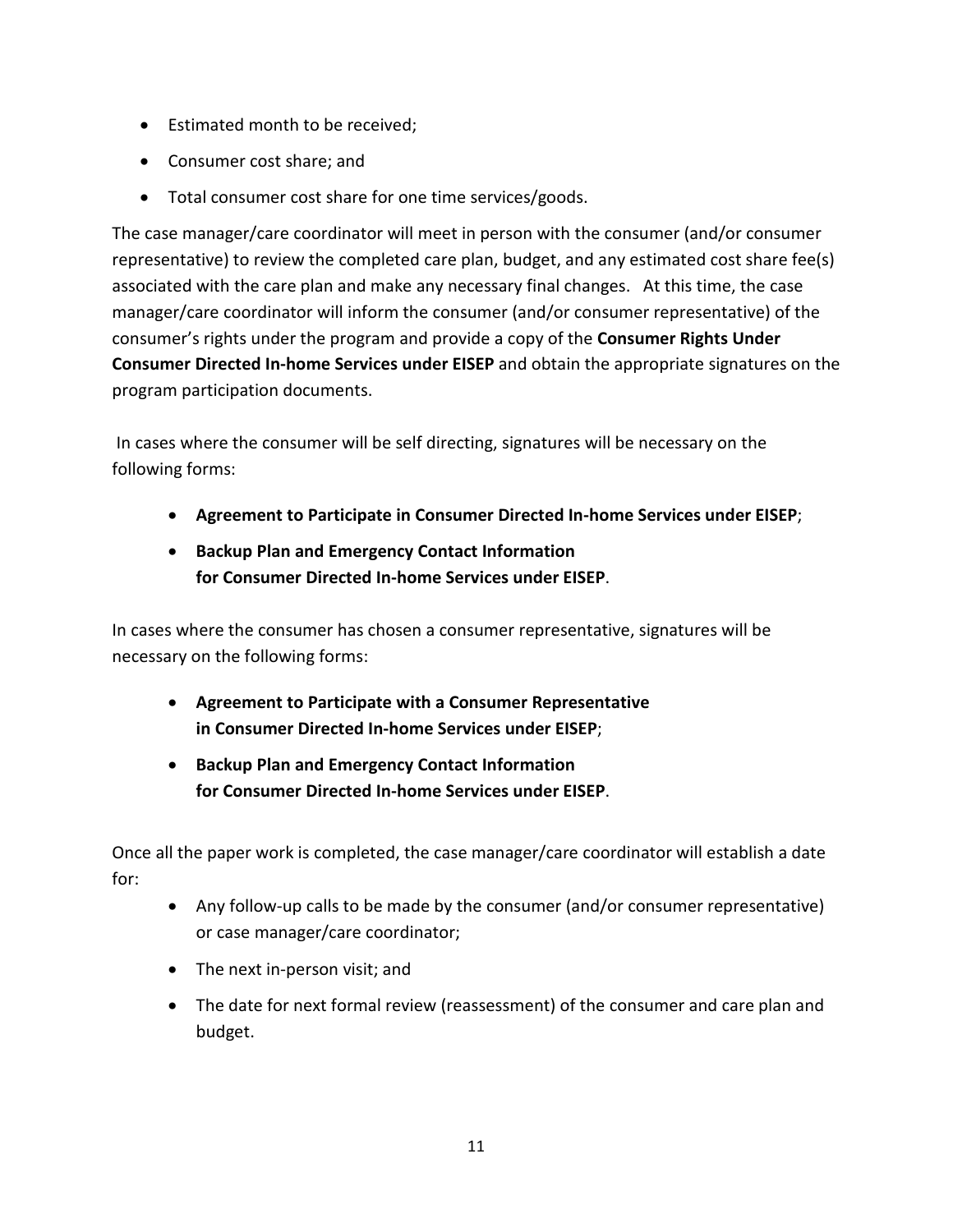**Sharing the Care Plan and Budget and Other Documents:** The case manager/care coordinator will keep the originals of the following documents in the consumer's file:

- **Agreement to Participate in Consumer Directed In-home Services under EISEP** or (if appointing a consumer representative) **Agreement to Participate with a Consumer Representative in Consumer Directed In-home Services under EISEP**;
- **COMPASS**;
- **Backup Plan and Emergency Contact Information for Consumer Directed In-home Services under EISEP** Form;
- **Goals and Options Work Sheet for Consumer Directed EISEP In-home Services**;
- **Goals and Needs: Summary for Care Plan Under Consumer Directed In-home Services under EISEP;**
- **Individual Consumer Directed Care Plan and Budget for Consumer Directed In-home Services under EISEP**.

The case manager/care coordinator will provide the consumer (and/or consumer representative) with a copy of the following documents:

- **Individual Consumer Directed Care Plan and Budget for Consumer Directed In-home Services under EISEP**;
- **Agreement to Participate in Consumer Directed In-home Services under EISEP** or (if appointing a consumer representative) **Agreement to Participate with a Consumer Representative in Consumer Directed In-home Services under EISEP**;
- **Backup Plan and Emergency Contact Information for Consumer Directed In-home Services under EISEP**;
- **Consumer Rights Under Consumer Directed In-home Services under EISEP;**
- Information describing the services provided by the FMS agency.

Relevant documents, as agreed to with the AAA, will also be sent to the FMS.

**Monitoring the Care Plan and Budget:** It will be the responsibility of the consumer (and/or consumer representative) and the case manager/care coordinator to monitor the care plan and budget. At minimum, there will be monthly contacts between the consumer (and/or consumer representative) and the case manager/care coordinator. The content of which should be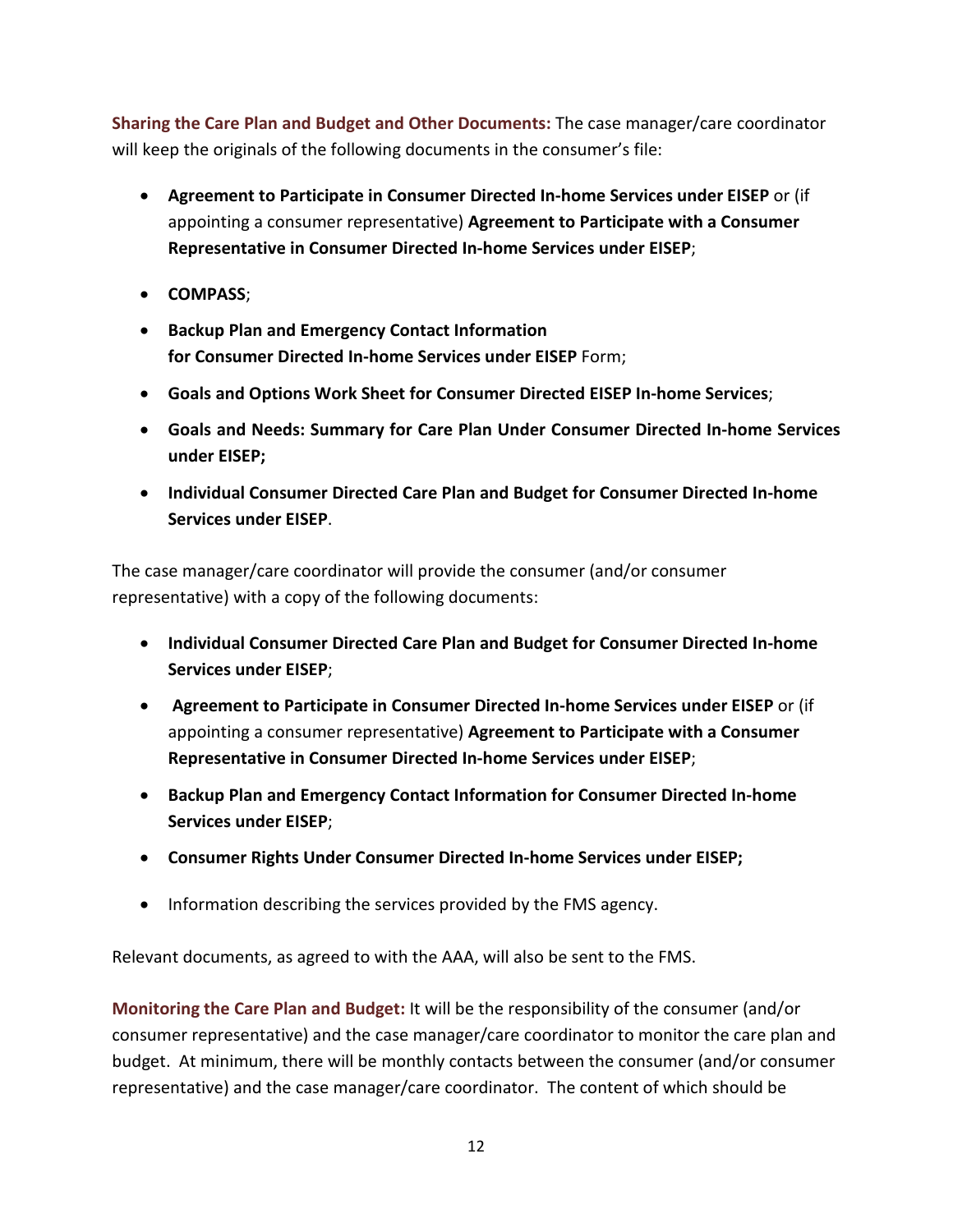documented in the consumer's file. Each will receive and review a monthly expenditure report from the FMS and will discuss any discrepancies or need for changes to the care plan or budget.

**Modifying the Care Plan and Budget:** There may be a need to modify a care plan and/or budget.If this need arises, the case manager/care coordinator will discuss and plan with the consumer (and/or consumer representative). Changes agreed to will be documented by the case manager/care coordinator in case notes and reflected on the **Individual Consumer Directed Care Plan and Budget for Consumer Directed In-home Services under EISEP** form. These changes may be added to the existing care plan and budget and initialed by the consumer (and/or consumer representative). Next, a revised care plan and budget must be developed and signed-off on by the consumer (and/or consumer representative). After a formal review of the care plan, the consumer (and/or consumer representative) and case manager/care coordinator will sign off on their agreement to the changes.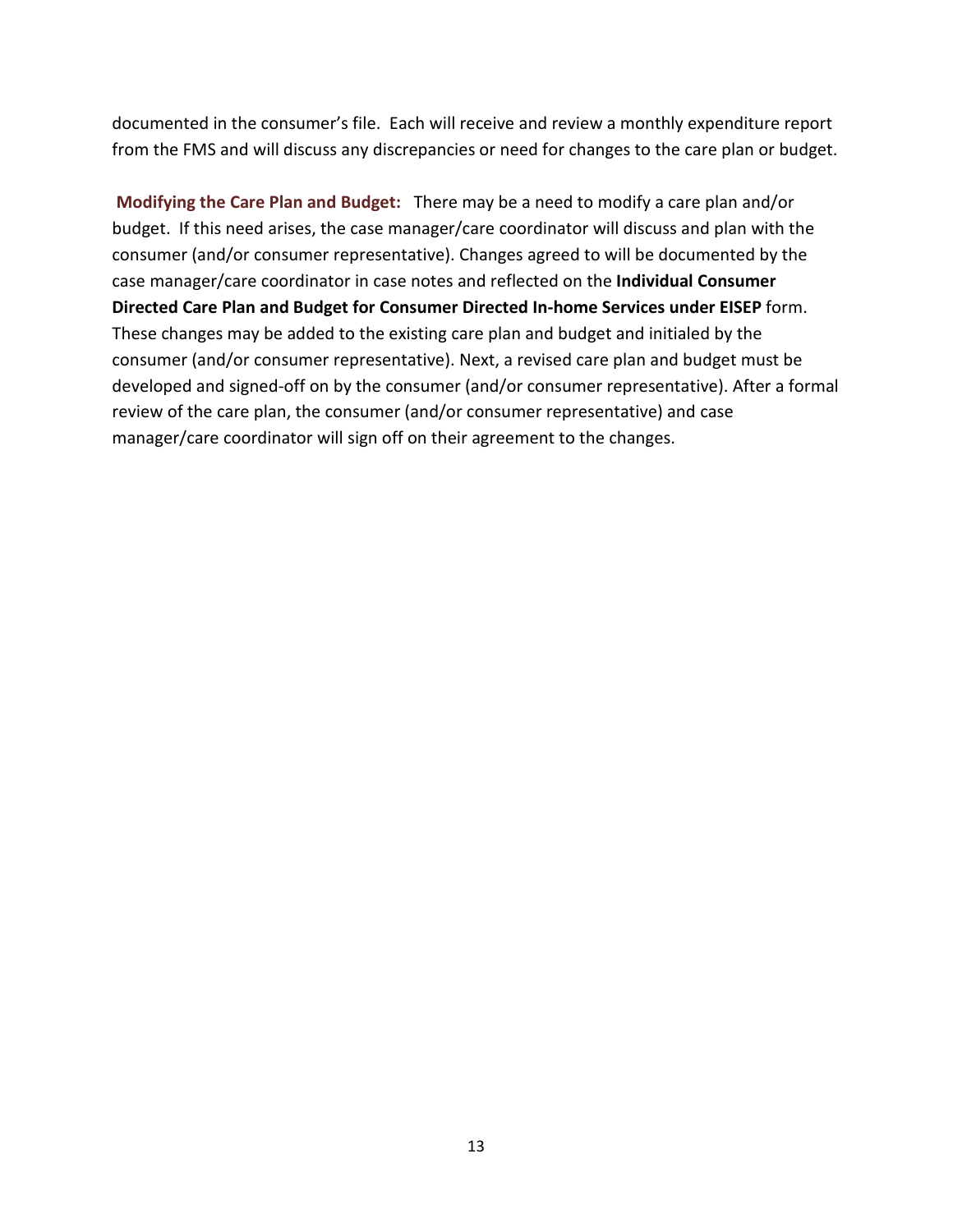# **Agreement to Participate in Consumer Directed In-home Services under EISEP**

**This required form serves as the consumer agreement to participate in the consumer directed program. The form identifies the responsibilities of the consumer and case manager regarding consumer directed in-home services.**

#### **Consumer Agreement:**

I, (Name of the Consumer) and the Consumer consumer and the set of the Consumer consumer consumer consumer consumer

directed in-home services and plan to direct my own care.

### **Agreed Upon Terms and Conditions Using Consumer Directed In-home Services**

#### **Consumer Responsibilities:**

I agree to comply with all of the following:

- I will inform the case manager if I am unable or do not want to continue to receive consumer directed in-home services.
- I will be responsible for training in-home services worker as appropriate.
- I will provide oversight and supervision of the in-home services being provided as agreed to and reflected in the care plan.
- I will work with the Fiscal Intermediary to fulfill all required responsibilities related to in-home services workers.

I understand that:

- The case manager will offer me ongoing support in the coordination of my care plan.
- The case manager reserves the right to contact the Fiscal Intermediary to discuss their provision of services to me.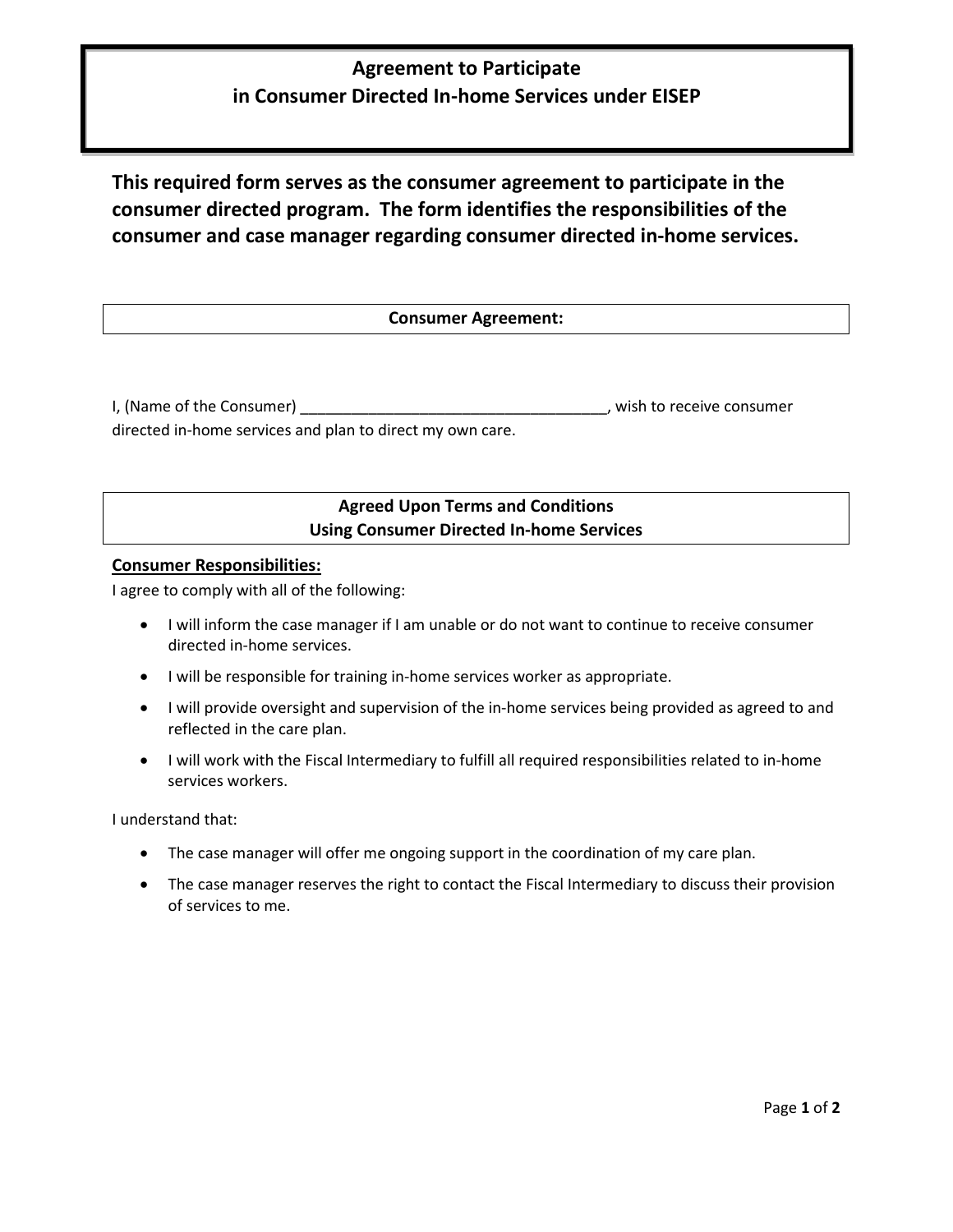# **Agreement to Participate in Consumer Directed In-home Services under EISEP**

#### **Case Manager Responsibilities:**

- Collaborate with the consumer on the development of a care plan that supports the consumer's goals, needs, preferences and priorities.
- Offer ongoing support in the coordination of my care plan. This assistance may include identifying resources that are available to assist you.
- Connect you to a Fiscal Intermediary that will handle the following functions: payroll and all taxes, withholding, and workers' compensation; assist in securing the health assessment for the employee hired to provide consumer directed in-home services; and a background check, as per AAA protocols.
- Provide assistance and support to you in regard to your responsibilities to the Fiscal Intermediary.
- Review your emergency backup plan, and contact you if further information is needed.
- Work with you to identify the steps that need to be taken if you have problems providing oversight and supervision to the in-home services.

#### **Your Case Manager is NOT responsible for:**

- Directly interviewing, hiring, training, scheduling or supervising employees providing person centered, consumer directed in-home services to you (the consumer).
- Firing employees providing services to you (the consumer).
- Telling your employees if you are unhappy with their work.
- Finding emergency back up to the people who are providing your (the consumer's) in home services.

#### **Agreement to Participate**

I understand and accept the responsibilities for consumer directed in-home services as listed in this agreement for the time period designated in the care plan.

 $\_$  , and the set of the set of the set of the set of the set of the set of the set of the set of the set of the set of the set of the set of the set of the set of the set of the set of the set of the set of the set of th

#### *County to add a Hold Harmless clause here*

Consumer Signature **Date** Date of Consumer Signature **Date**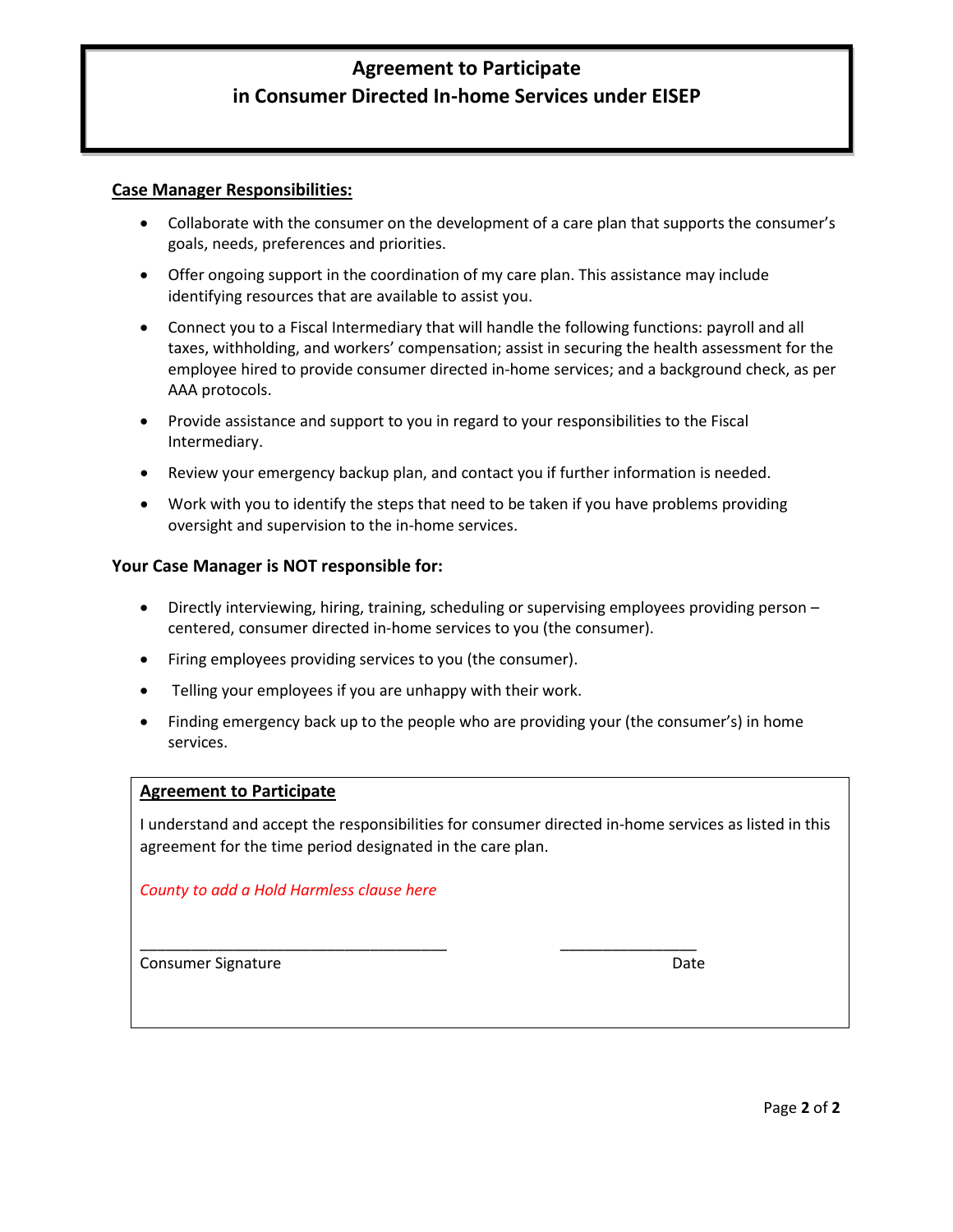## **Agreement to Participate with a Consumer Representative in Consumer Directed In-home Services under EISEP**

**This required form serves as the consumer representative agreement to participate in the consumer directed program. The form specifies the responsibilities of the consumer, the consumer representative, and case manager regarding consumer directed in-home services.**

#### **Consumer Representative Agreement**

I, (Name of the Consumer) \_\_\_\_\_\_\_\_\_\_\_\_\_\_\_\_\_\_\_\_\_\_\_\_\_\_\_\_\_\_, confirm that I have asked (Name of the Consumer Representative) \_\_\_\_\_\_\_\_\_\_\_\_\_\_\_\_\_\_\_\_\_\_\_\_\_\_\_\_\_\_, to be my Consumer Representative.

I have been advised of the roles and responsibilities for the consumer and/or the consumer's representative in this program, and have had the opportunity to have my questions about consumer directed in-home services answered to my satisfaction. I agree to fulfill the responsibilities as a representative of the consumer. I am aware that if I have any further questions or concerns I may contact the case manager for assistance.

#### **I attest to the following:**

- I am at least 18 years of age;
- I voluntarily agree to serve as a representative for (Name of Consumer)
- I am not being paid as a caregiver or in-home services worker for (Name of Consumer)\_\_\_\_\_\_\_\_\_\_\_\_\_\_\_\_.

#### **Agreed Upon Terms and Conditions for the Consumer Representative**

#### **As the Consumer Representative, I understand that:**

- I am acting on behalf of and for the previously named consumer and to the greatest extent possible, the decisions I am making are based on my knowledge and understanding of the consumer's goals, needs, priorities and preferences.
- Unless I have been legally appointed as a guardian or a conservator, the consumer may choose to relieve me of my representative decision-making authority at any time.
- I will not be paid and cannot be paid for being a consumer representative.
- I cannot be an employee of the consumer.
- The case manager will offer me ongoing support in coordination of the consumer's services and supports.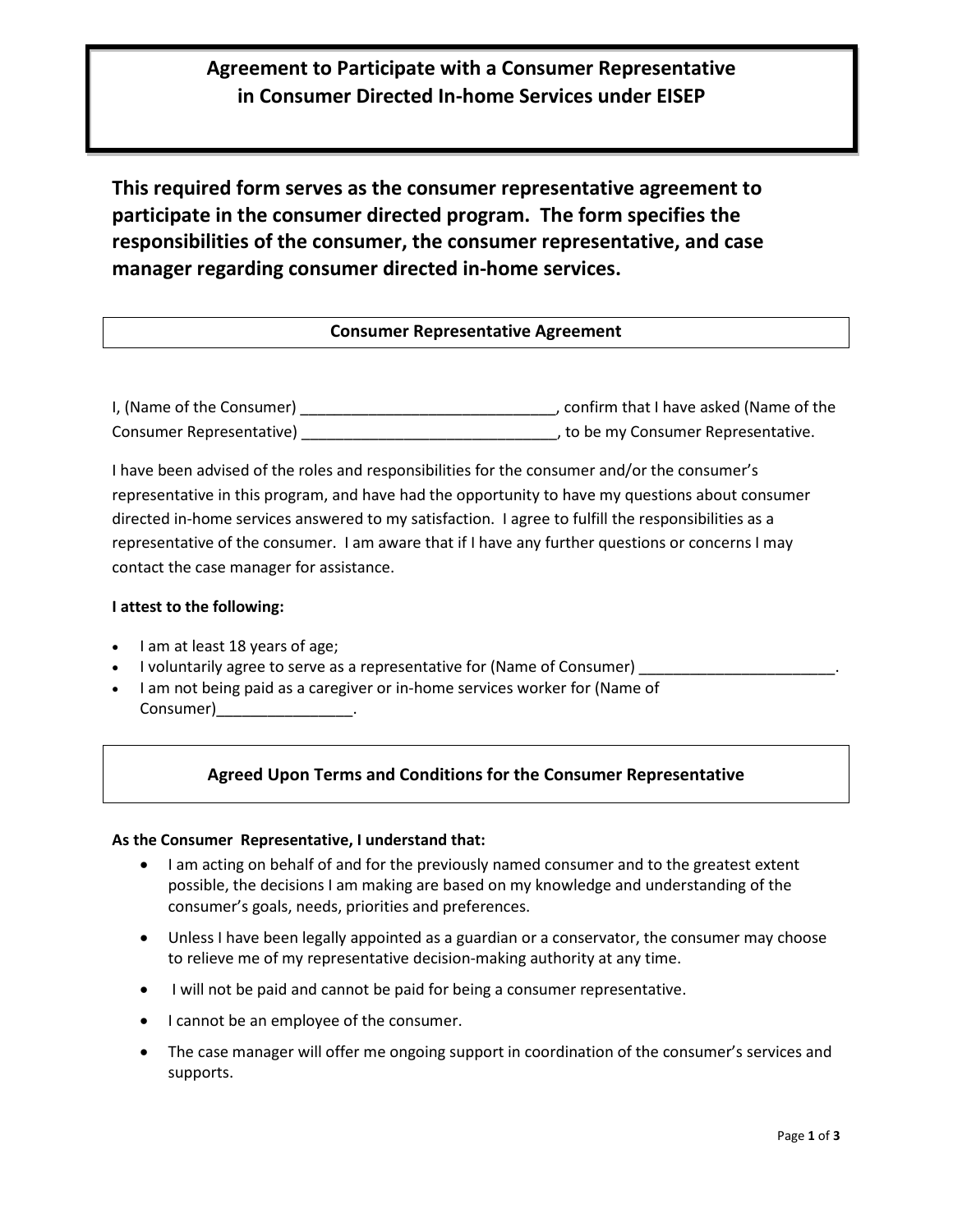# **Agreement to Participate with a Consumer Representative in Consumer Directed In-home Services under EISEP**

• The case manager reserves the right to contact the consumer's Fiscal Intermediary to discuss provision of service to the consumer.

#### **In addition, as the Consumer Representative, I agree to:**

- I will be responsible for training in-home services worker as appropriate.
- Work with the Fiscal Intermediary to fulfill the required responsibilities related to in-home service workers.
- Notify the case manager if I am unable to continue to function as the consumer representative.
- Notify the case manager if the consumer is unable to continue receiving consumer directed inhome services.
- Keep the consumer's information confidential and shared only as needed to implement the care plan.
- Accept the decisions of the case manager/care coordinator and the consumer regarding my assignment as representative.

#### **Agreed Upon Terms and Conditions for the Case Manager**

#### **Case Manager Responsibilities:**

- Collaborate with the consumer on the development of a care plan that supports the consumer's goals, needs, preferences and priorities.
- Offer ongoing support in the coordination of the care plan of the consumer. This assistance may include identifying resources that are available to assist you.
- Connect you to a Fiscal Intermediary that will handle the following functions: payroll and all taxes; withholding; workers' compensation; assist in securing the health assessment for the employee hired to provide consumer directed in-home services; and a background check, as per AAA protocols.
- Provide assistance and support to you (the consumer) in regard to your responsibilities to the Fiscal Intermediary.
- Review your emergency backup plan, and contact you (the consumer) if further information is needed.
- Work with you to identify the steps that need to be taken if you have problems providing oversight and supervision to the in-home services worker.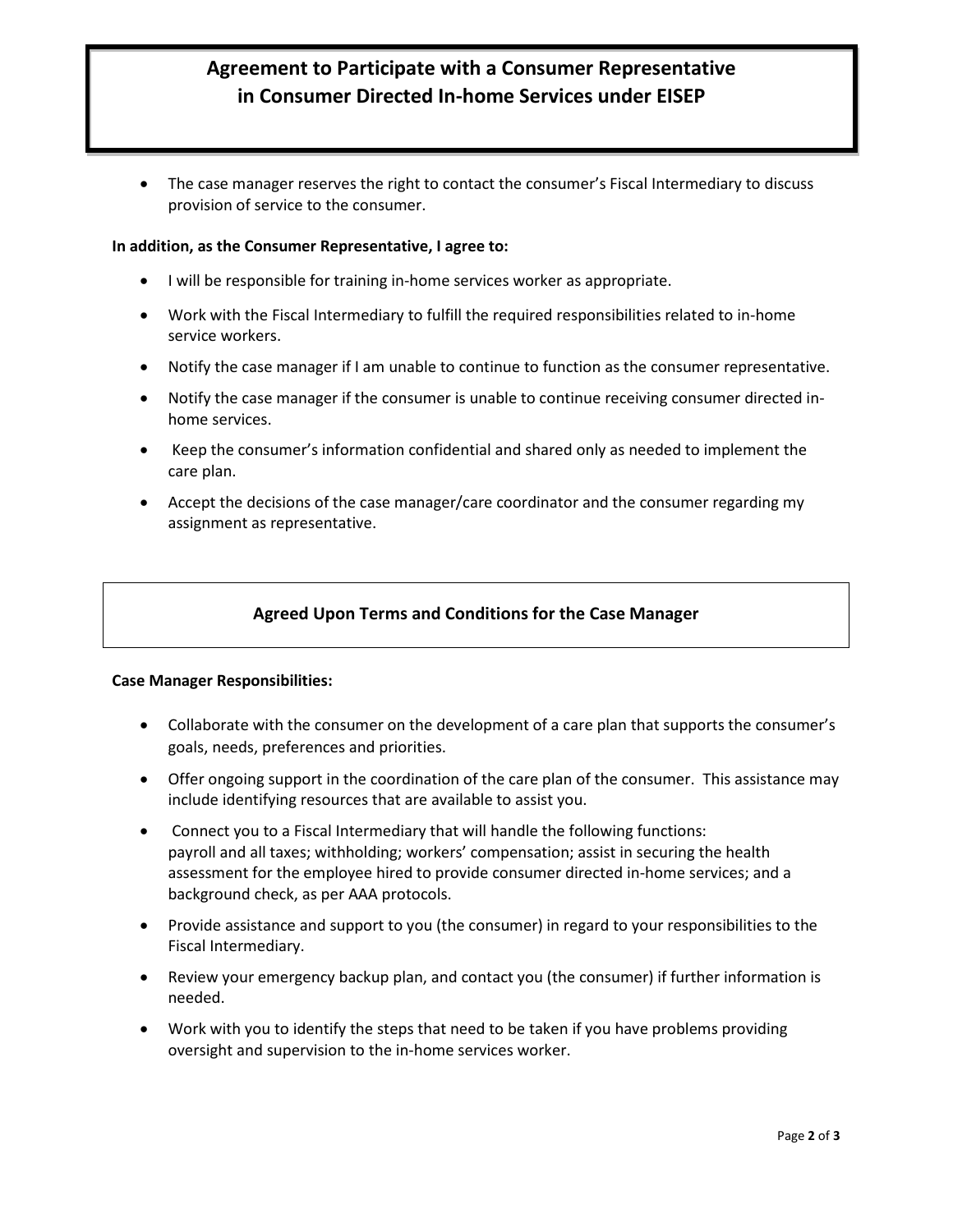# **Agreement to Participate with a Consumer Representative in Consumer Directed In-home Services under EISEP**

#### **Your Case Manager is NOT responsible for:**

- Directly interviewing, hiring, training, scheduling or supervising employees providing personcentered, consumer directed in-home services to you (the consumer).
- Firing employees providing services to you (the consumer).
- Telling your employees if you are unhappy with their work.
- Finding emergency back up to the people who are providing your (the consumer's) home care.

#### **Agreement to Participate in Consumer Directed In-home Services**

I understand and accept the responsibilities for consumer directed in-home services as listed in this agreement for the time period designated in the care plan.

*County to add a Hold Harmless clause here*

Consumer Signature **Date** Date of Consumer Signature **Date** 

Consumer Representative Signature **Consumer Representative Signature** Date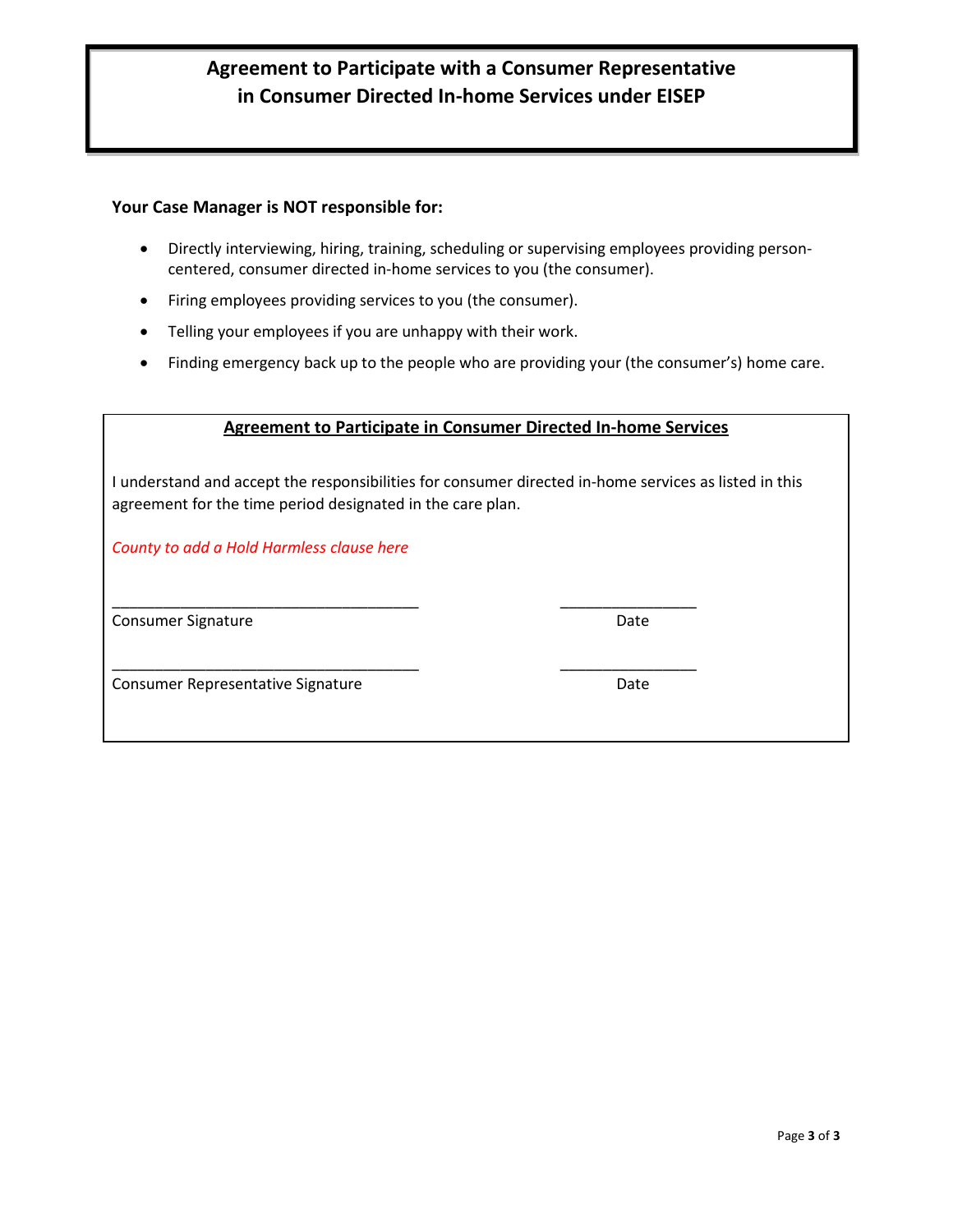# **Backup Plan and Emergency Contact Information for Consumer Directed In-home Services under EISEP**

\_\_\_\_\_\_\_\_\_\_\_\_\_\_\_\_\_\_\_\_\_\_\_\_\_\_\_\_\_\_\_\_\_\_\_\_\_ \_\_\_\_\_\_\_\_\_\_\_\_\_\_\_\_\_\_\_\_\_\_\_\_\_\_\_\_\_\_\_\_\_\_\_\_

Consumer Name Consumer Representative

This **Backup Plan and Emergency Contact Information** form was developed for you to use in an emergency or if your scheduled employees cannot provide your care, services, or supports.

#### **BACKUP PLAN:**

# **IF REGULARLY SCHEDULED EMPLOYEES/SERVICE PROVIDERS CANNOT PROVIDE MY CARE, SERVICES, OR SUPPORTS, I WILL CONTACT ONE OF THE PEOPLE ON MY LIST.**

*In the table, below, list who you will call to come and work that day in the event that your inhome services worker fails to report for their shift or task.* (Examples: friends, family, past personal care providers, church members, other volunteers.)

| Care/Service | <b>Person's Name</b> | <b>Days/Times</b><br><b>NOT Available</b> | <b>Phone Number</b> |
|--------------|----------------------|-------------------------------------------|---------------------|
|              |                      |                                           |                     |
|              |                      |                                           |                     |
|              |                      |                                           |                     |

*Consumer or representative should initial each item to indicate agreement:*

- A. **I** have talked with family and friends listed above about the times they can be available and/or with backup service providers as needed about employment, pay, their availability, and my personal care needs in the event that my regularly scheduled in-home services worker is not available.
- B. \_\_\_\_\_\_\_\_\_ I understand that I may only get essential needs met when my in-home services worker is unexpectedly not available. I will keep a current list of my needs and tasks essential to my health and safety that must be performed in a given day in an agreed upon location.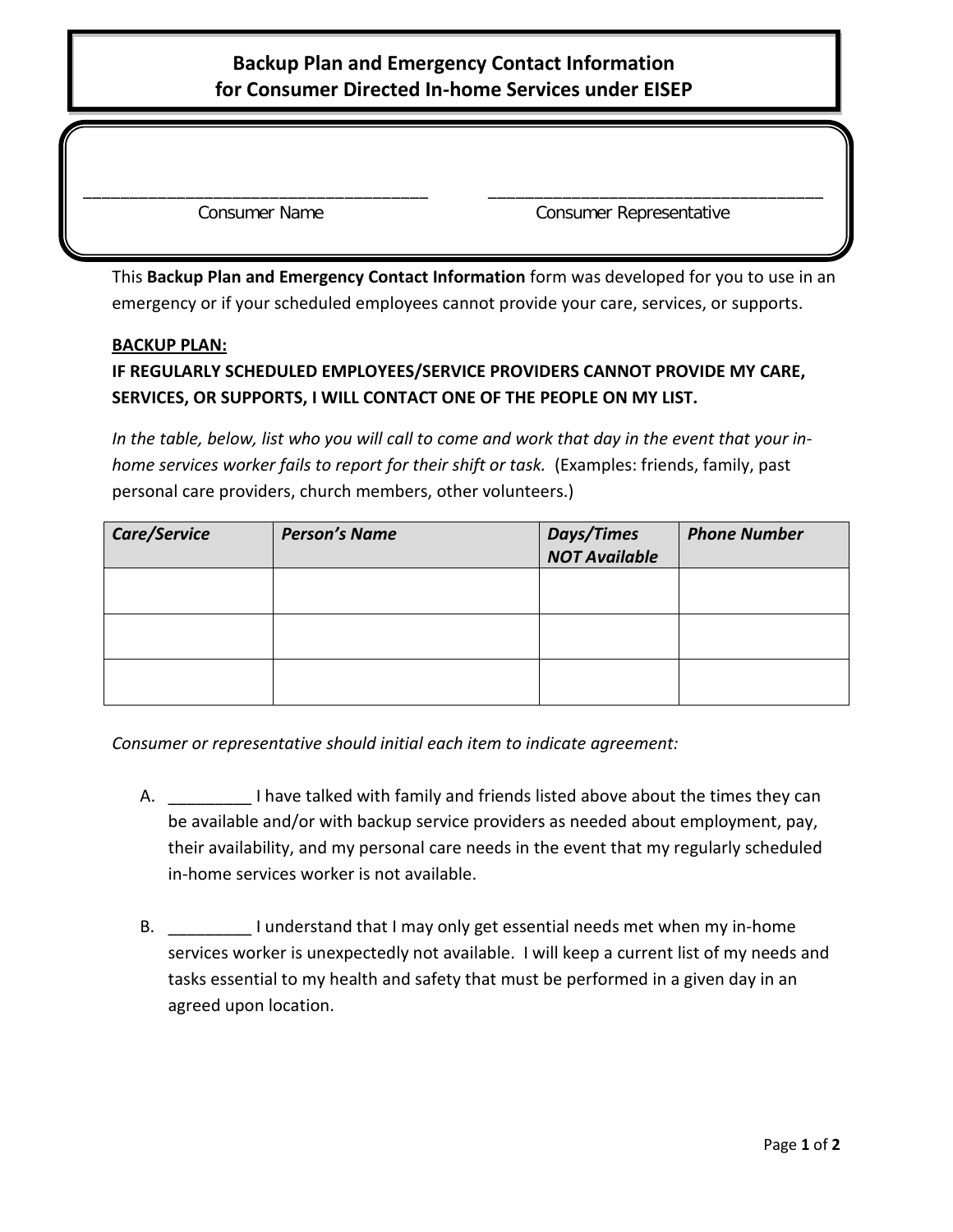# **Backup Plan and Emergency Contact Information for Consumer Directed In-home Services,** *continued*

#### **EMERGENCY CONTACTS:**

#### $\Box$  Relative(s)

| Name | Phone | <b>Address</b> |
|------|-------|----------------|
|      |       |                |
|      |       |                |
|      |       |                |
|      |       |                |

#### $\Box$  Physician(s)

| Name | Phone | Address |
|------|-------|---------|
|      |       |         |
|      |       |         |
|      |       |         |
|      |       |         |

#### □ Case Manager

| Name | Phone | Address |
|------|-------|---------|
|      |       |         |
|      |       |         |

#### Others

| Name | Phone | <b>Address</b> |
|------|-------|----------------|
|      |       |                |
|      |       |                |
|      |       |                |
|      |       |                |

*Consumer or representative should initial each item to indicate agreement:*

- 1. \_\_\_\_\_\_\_ I have made and posted in a known location the above list of emergency contacts (an emergency call list) that my service providers can refer to in an emergency.
- 2. \_\_\_\_\_\_\_\_\_\_\_\_\_\_If I believe I am at risk of harm for abuse, neglect, or exploitation, I know that I should contact New York Adult Protective Services at 800-342-3009 (Press Option 6) or my local Department of Social Services at \_\_\_\_\_\_\_\_\_\_\_\_\_\_\_\_\_\_\_\_\_.

\_\_\_\_\_\_\_\_\_\_\_\_\_\_\_\_\_\_\_\_\_\_\_\_\_\_\_\_\_\_\_\_\_\_\_\_\_\_\_\_\_\_\_\_\_\_\_\_\_\_\_\_\_\_\_\_\_\_\_\_\_\_\_\_\_\_\_\_\_\_\_\_\_\_\_\_\_\_

Client or Representative Signature **Date** Date of Passachusetts and Date Date

Case Manager Date Case Manager Date Case Manager and Case Manager and Case Manager and Case On the Case of the Case of the Case of the Case of the Case of the Case of the Case of the Case of the Case of the Case of the Cas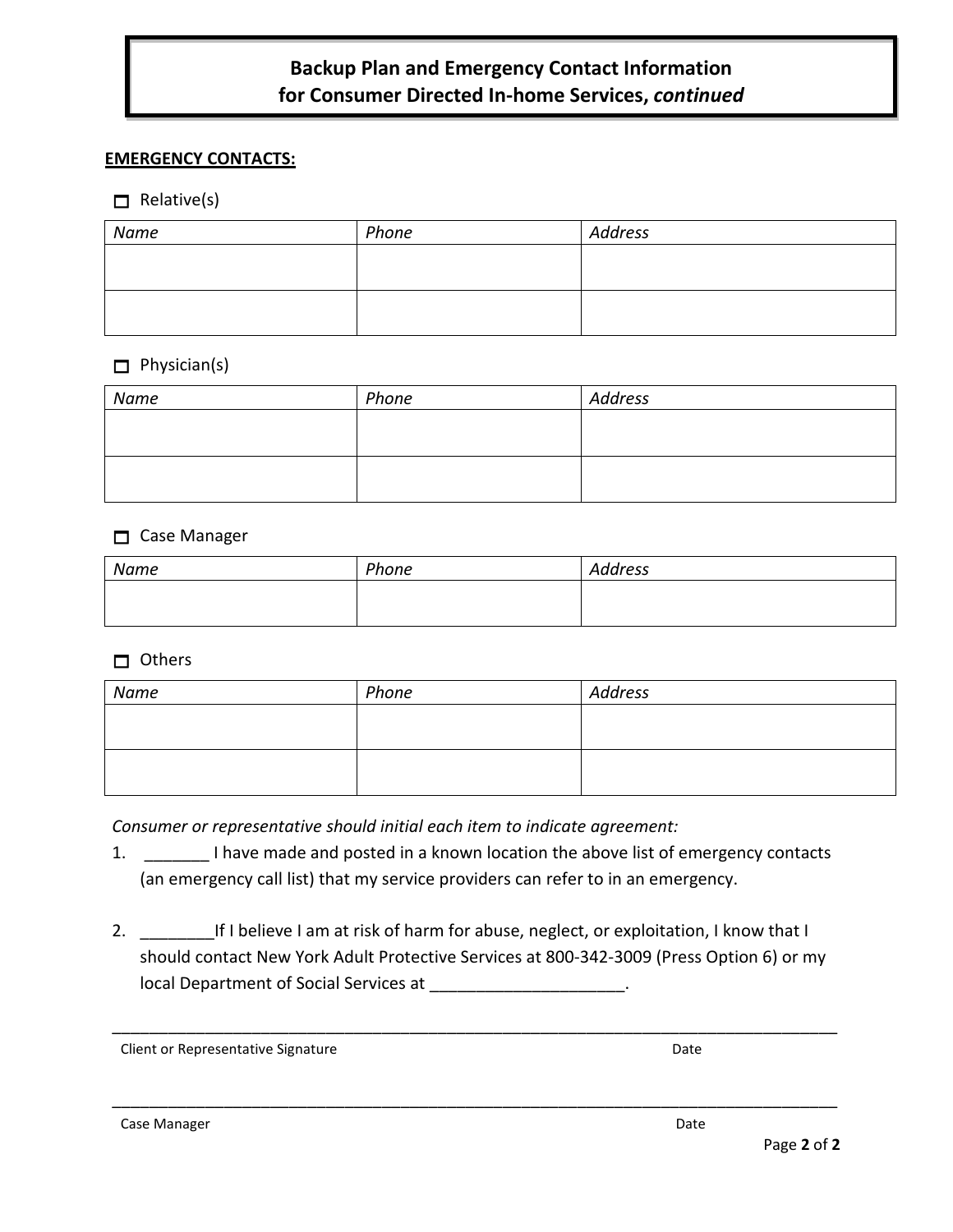# **Goals and Options Work Sheet for Consumer Directed EISEP In-home Services**

This form is **optional.** It can be used to help the case manager and the consumer (and/or consumer representative) to identify goals and needs of the consumer, and options for services and goods the consumer is interested in using to meet the identified need/consumer goal. Cost information should be considered for those different options.

| <b>Identified Need</b> | Service/                   | <b>Full Cost</b> | Other       | Info. to be gathered |            |
|------------------------|----------------------------|------------------|-------------|----------------------|------------|
|                        | $Good -$<br><b>OPTIONS</b> | (Estimated)      | Information | By Whom              | By<br>When |
| Consumer Goal A:       |                            |                  |             |                      |            |
|                        |                            |                  |             |                      |            |
|                        |                            |                  |             |                      |            |
|                        |                            |                  |             |                      |            |
|                        |                            |                  |             |                      |            |
| Consumer Goal B:       |                            |                  |             |                      |            |
|                        |                            |                  |             |                      |            |
|                        |                            |                  |             |                      |            |
|                        |                            |                  |             |                      |            |
|                        |                            |                  |             |                      |            |
|                        |                            |                  |             |                      |            |
| Consumer Goal C:       |                            |                  |             |                      |            |
|                        |                            |                  |             |                      |            |
|                        |                            |                  |             |                      |            |
|                        |                            |                  |             |                      |            |
|                        |                            |                  |             |                      |            |
|                        |                            |                  |             |                      |            |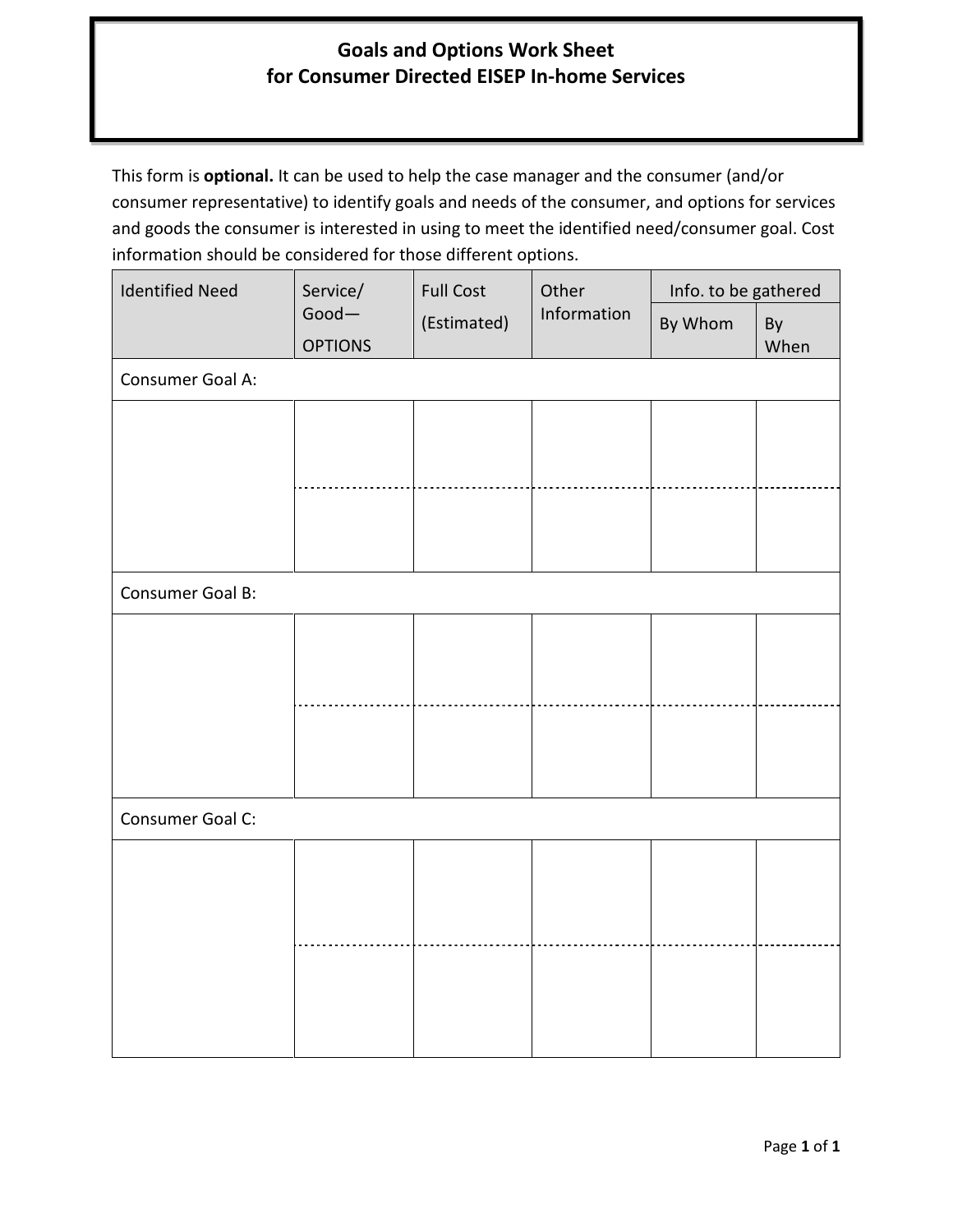# **Individual Consumer Directed Care Plan and Budget for Consumer Directed In-home Services under EISEP**

**Individual Consumer Directed Care Plan and Budget Reassessment Due Date \_\_\_/\_\_\_/\_\_** 

| <b>Recurring Services/Goods</b> | Provider                                          | # of Units<br><b>Each Time</b><br>Service is<br><b>Provided</b> | <b>Frequency</b> | <b>Expected</b><br><b>Begin</b><br><b>Date</b> | <b>Monthly</b><br><b>Consumer</b><br><b>Cost Share</b> |
|---------------------------------|---------------------------------------------------|-----------------------------------------------------------------|------------------|------------------------------------------------|--------------------------------------------------------|
|                                 |                                                   |                                                                 |                  |                                                |                                                        |
|                                 |                                                   |                                                                 |                  |                                                |                                                        |
|                                 |                                                   |                                                                 |                  |                                                |                                                        |
|                                 |                                                   |                                                                 |                  |                                                |                                                        |
|                                 |                                                   |                                                                 |                  |                                                |                                                        |
|                                 |                                                   |                                                                 |                  |                                                |                                                        |
|                                 |                                                   |                                                                 |                  |                                                |                                                        |
|                                 | TOTAL COST SHARE FOR RECURRING SERVICES AND GOODS |                                                                 |                  |                                                |                                                        |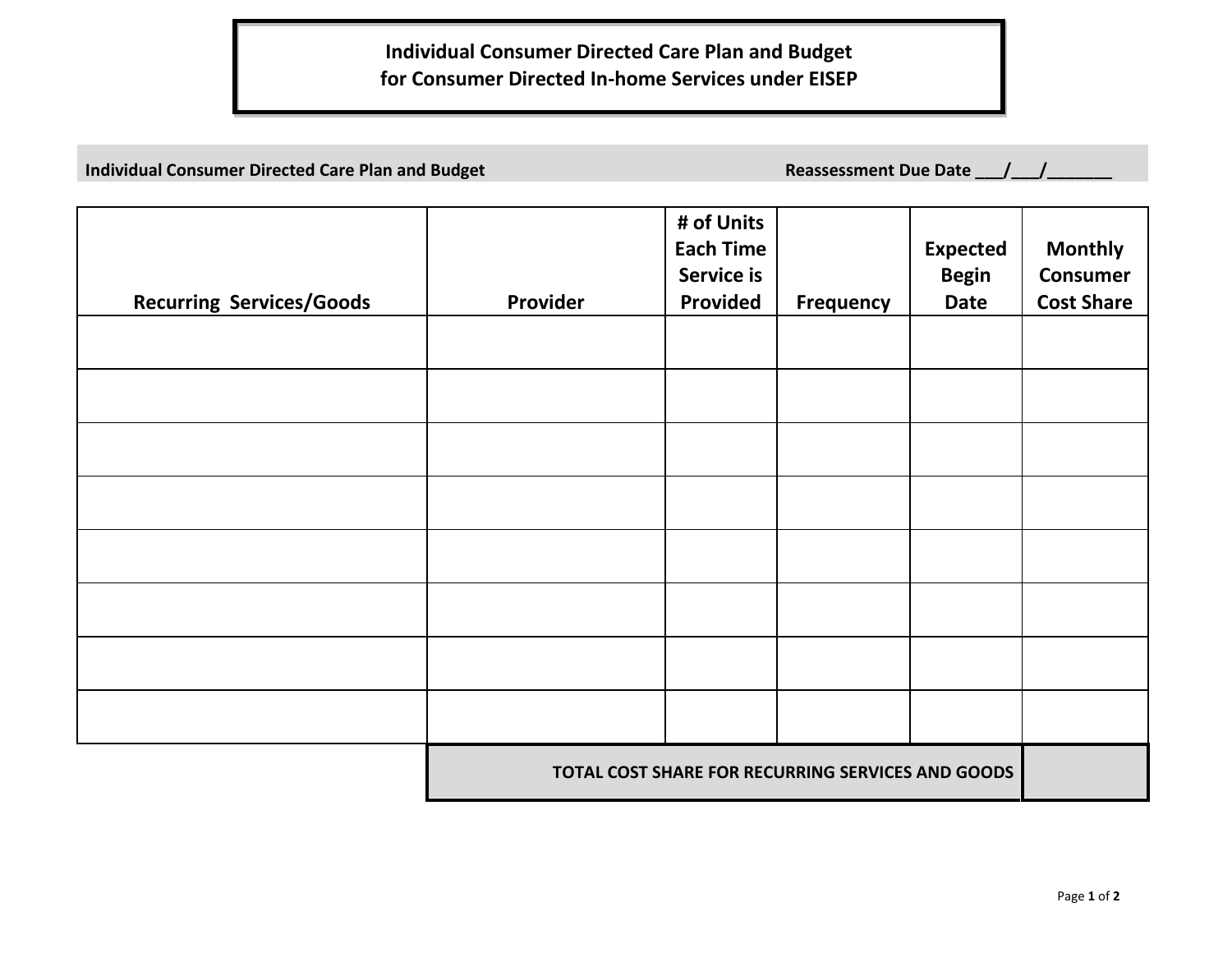# **Individual Consumer Directed Care Plan and Budget for Consumer Directed In-home Services under EISEP**

| <b>One Time Services/Goods</b> | Provider                                         | <b>Estimated Date</b><br>to be delivered | <b>Consumer</b><br><b>Cost Share</b> |
|--------------------------------|--------------------------------------------------|------------------------------------------|--------------------------------------|
|                                |                                                  |                                          |                                      |
|                                |                                                  |                                          |                                      |
|                                |                                                  |                                          |                                      |
|                                |                                                  |                                          |                                      |
|                                |                                                  |                                          |                                      |
|                                |                                                  |                                          |                                      |
|                                |                                                  |                                          |                                      |
|                                | TOTAL COST SHARE FOR ONE TIME SERVICES AND GOODS |                                          |                                      |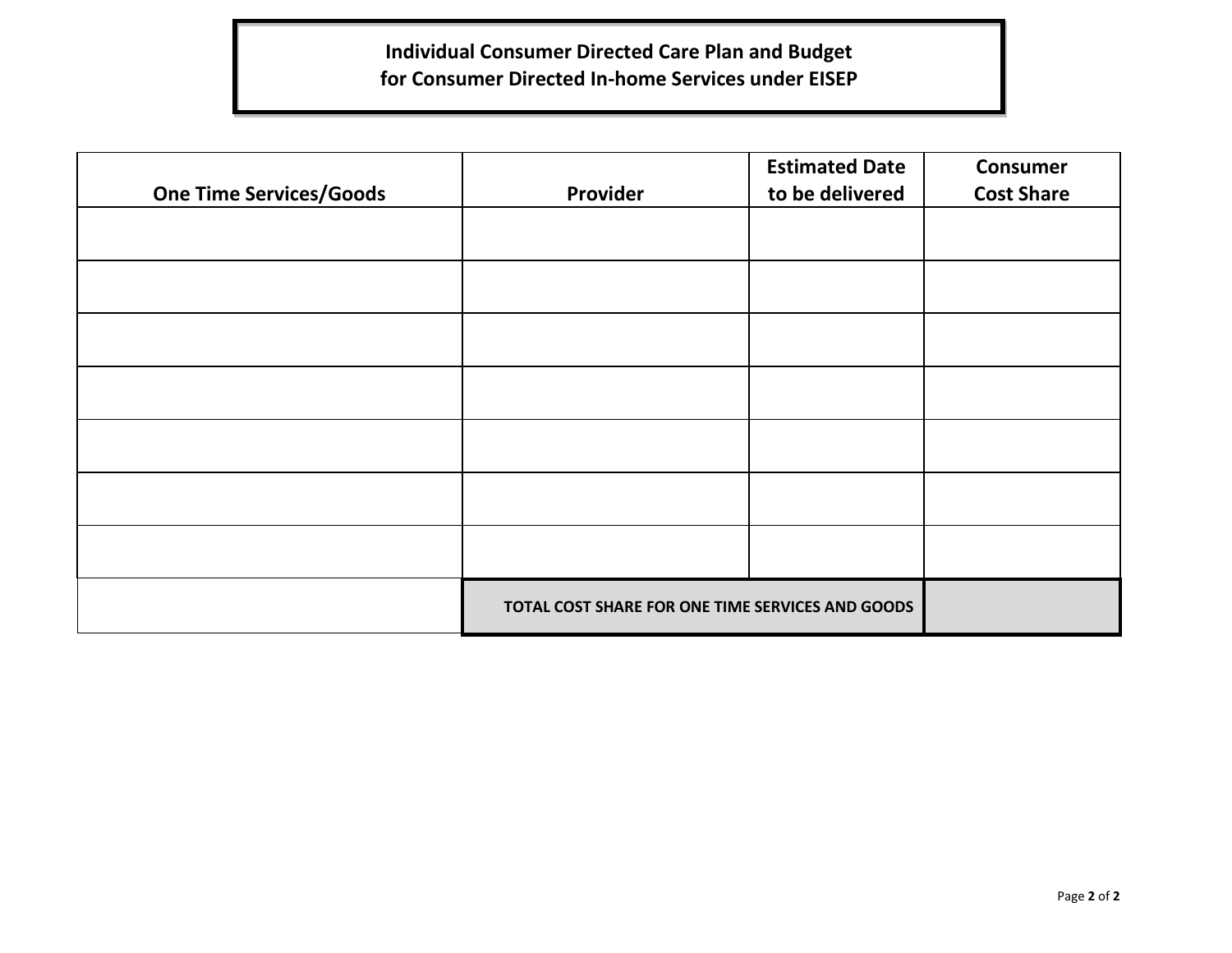# **Consumer Rights Under Consumer Directed EISEP In-home Services**

# **Each consumer and/or consumer representative shall:**

- Be informed of and provided with his/her rights orally and in writing, at the time of signing the Financial Information and Consumer Agreement;
- Participate in the development, revision and termination of the care plan and budget based on the consumer goals, needs, preferences and priorities, be informed of all services to be provided, and when and how services will be provided;
- Direct any of his/her in-home services workers, other services or goods as agreed to in the care plan and budget;
- Be given the name, address, telephone number and functions of any person and affiliated agencies providing care or services;
- Be given the name, address and telephone number of the designated care coordinator in order to discuss issues related to the care plan and budget;
- Have the right to refuse any portion of the plan, except case management, without loss of other services after being fully informed of and understanding the consequences of such actions;
- Have the right to recommend changes in policies and services to program staff, area agency on aging staff, and NYS Office for the Aging staff;
- Be encouraged and assisted to exercise his/her right to voice complaints and to seek protection from mental, physical and financial abuse, mistreatment or neglect;
- Be informed orally and in writing of the agency's complaint procedures and of the right to seek the assistance of outside representatives of his/her choice to resolve complaints, free from interference, coercion, discrimination or reprisal;
- Be informed of his/her right to review his/her consumer file;
- Be discharged from the consumer directed Expanded In-home Services for the Elderly Program (EISEP) if requested by the consumer or consumer representative;